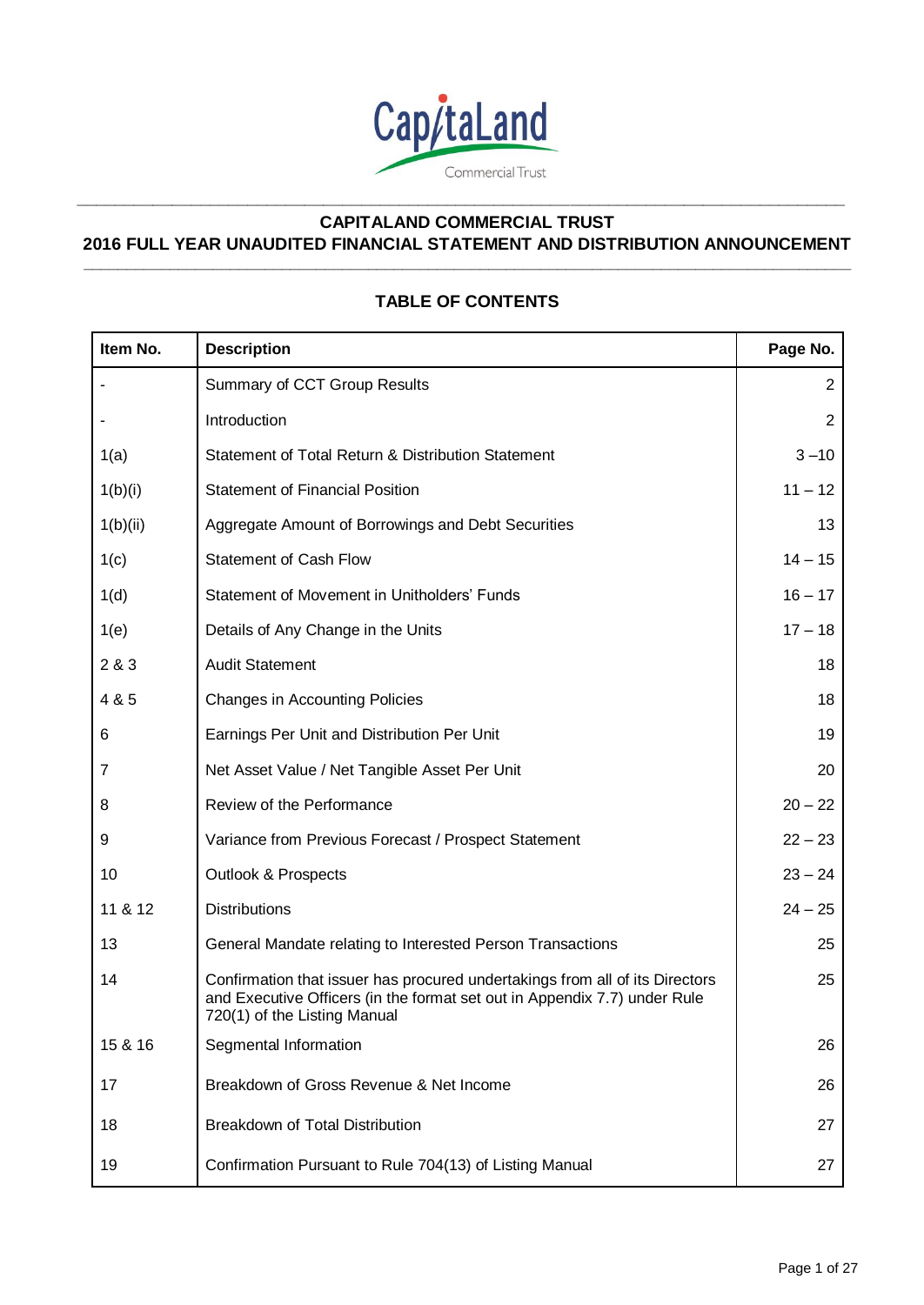## **SUMMARY OF CCT GROUP RESULTS**

|                                       | 2H 2016    | 4Q 2016               | 4Q 2015 | Change<br>% | FY 2016        | FY 2015 | Change<br>$\%$ |
|---------------------------------------|------------|-----------------------|---------|-------------|----------------|---------|----------------|
| <b>Gross Revenue (S\$'000)</b>        | 164,148    | 89,726                | 67,599  | 32.7        | 298,577        | 273,219 | 9.3            |
| Net Property Income (S\$'000)         | 127,798    | 70,770                | 52,254  | 35.4        | 231,277        | 212,752 | 8.7            |
| Distributable Income (S\$'000)        | 139,104    | 70,808                | 64,127  | 10.4        | 269,037        | 254,455 | 5.7            |
| Distribution Per Unit ("DPU") (cents) | 4.69 $(1)$ | $2.39$ <sup>(1)</sup> | 2.17    | 10.1        | $9.08^{(1)}$   | 8.62    | 5.3            |
| - Taxable (cents)                     | 4.69       | 2.39                  | 2.16    | 10.6        | 9.08           | 8.61    | 5.5            |
| - Tax-exempt (cents)                  |            | ۰                     | 0.01    | <b>NM</b>   | $\blacksquare$ | 0.01    | <b>NM</b>      |

## **INTRODUCTION**

CapitaLand Commercial Trust ("CCT") was established pursuant to a trust deed dated 6 February 2004 (as amended) executed between CapitaLand Commercial Trust Management Limited as manager of CCT (the "Manager") and HSBC Institutional Trust Services (Singapore) Limited as trustee of CCT (the "CCT Trustee").

As of 31 December 2016, CCTs portfolio consists of Capital Tower, Six Battery Road, One George Street, HSBC Building, Bugis Village, Golden Shoe Car Park, Wilkie Edge, Twenty Anson, CapitaGreen held through MSO Trust and 60% interest in Raffles City Singapore held through RCS Trust.

CCT owns 11.0% of MRCB-Quill REIT ("MQREIT"), a commercial REIT listed in Malaysia. On 22 December 2016, MQREIT announced the completion of the acquisition of a property known as Menara Shell and the placement of new units to fund the acquisition to which CCT did not subscribe. Consequently, CCT's interest in MQREIT was reduced from 17.7% to 11.0%. CCT's investment in MQREIT constitutes only about 0.6% of CCT Group's total assets.

## **DISTRIBUTION AND BOOKS CLOSURE DATE**

| <b>Distribution</b>                    | For 1 July 2016 to 31 December 2016             |
|----------------------------------------|-------------------------------------------------|
| Distribution Type                      | Taxable income                                  |
| <b>Estimated Distribution Rate (1)</b> | Taxable income distribution 4.69 cents per Unit |
| <b>Books Closure Date</b>              | Thursday, 26 January 2017                       |
| <b>Payment Date</b>                    | Monday, 27 February 2017                        |

Note:

<sup>(1)</sup> The estimated DPU for 4Q 2016, 2H 2016 and FY 2016 were computed on the basis that none of the convertible bonds due 2017 ("CB 2017") is converted into CCT units ("Units"). Accordingly, the actual quantum of DPU may differ if any of the CB 2017 is converted into Units on or before books closure date.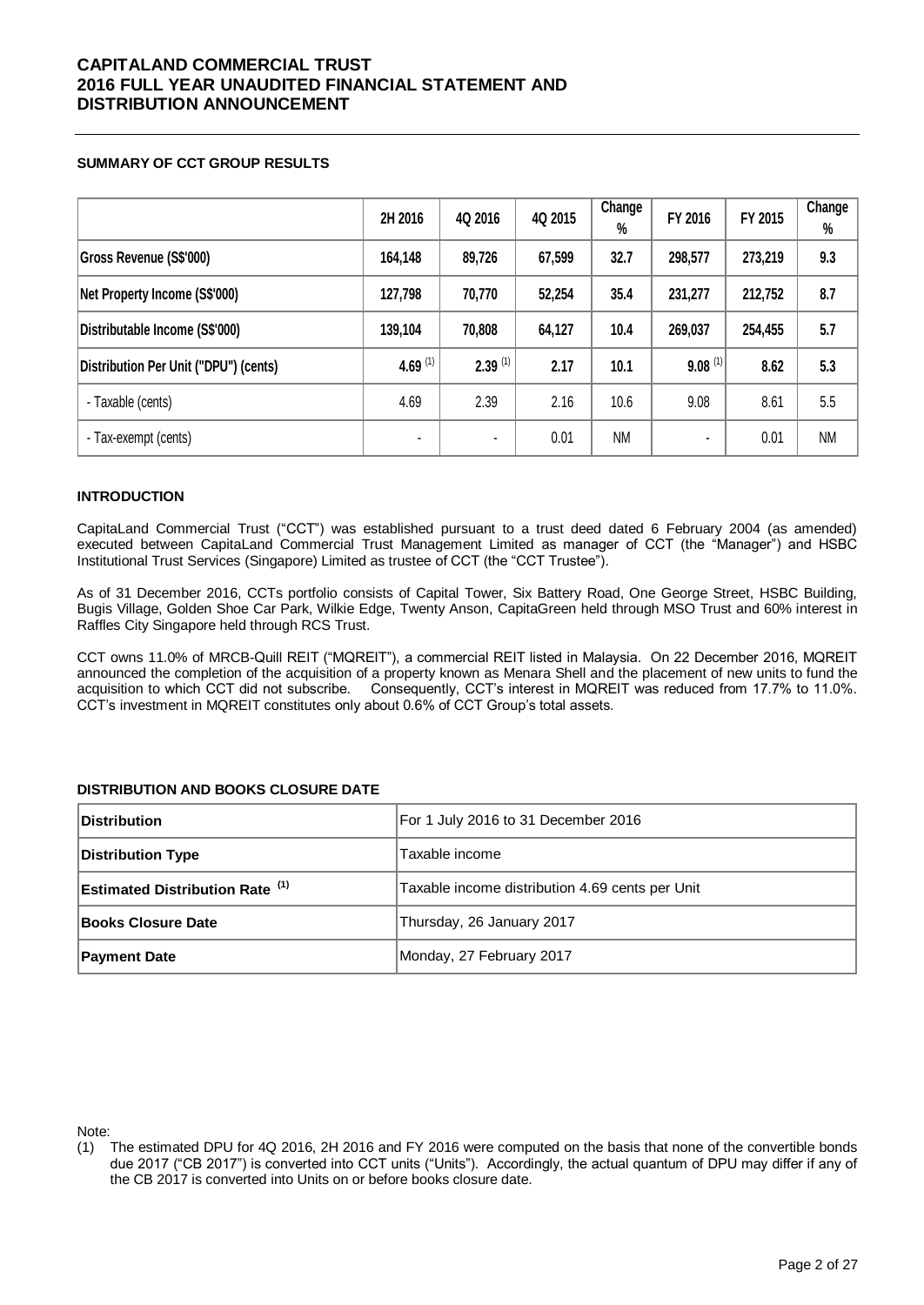### **1(a)(i) Statement of Total Return & Distribution Statement (4Q 2016 vs 4Q 2015)**

|                                                     |                  |           | Group     |           |           | <b>Trust</b> |           |
|-----------------------------------------------------|------------------|-----------|-----------|-----------|-----------|--------------|-----------|
| <b>Statement of Total Return</b>                    | <b>Note</b>      | 4Q 2016   | 4Q 2015   | Change    | 4Q 2016   | 4Q 2015      | Change    |
|                                                     |                  | S\$'000   | S\$'000   | $\%$      | S\$'000   | S\$'000      | $\%$      |
| Gross rental income                                 | 1                | 82,892    | 61,716    | 34.3      | 61,836    | 61,715       | 0.2       |
| Car park income                                     | $\overline{2}$   | 2,992     | 2,848     | 5.1       | 2,767     | 2,847        | (2.8)     |
| Other income                                        | 3                | 3,842     | 3,035     | 26.6      | 3,488     | 3,095        | 12.7      |
| Gross revenue                                       |                  | 89,726    | 67,599    | 32.7      | 68,091    | 67,657       | 0.6       |
| Property management fees                            | 4                | (2,049)   | (1, 472)  | 39.2      | (1,489)   | (1, 473)     | 1.1       |
| Property tax                                        | 4                | (7, 115)  | (5, 526)  | 28.8      | (5,271)   | (5, 526)     | (4.6)     |
| Other property operating expenses                   | 5                | (9,792)   | (8, 347)  | 17.3      | (8, 562)  | (8,350)      | 2.5       |
| Property operating expenses                         |                  | (18, 956) | (15, 345) | 23.5      | (15, 322) | (15, 349)    | (0.2)     |
| Net property income                                 | $\boldsymbol{6}$ | 70,770    | 52,254    | 35.4      | 52,769    | 52,308       | $0.9\,$   |
| Interest income                                     | 7                | 235       | 1,051     | (77.6)    | 3,686     | 1,040        | <b>NM</b> |
| Investment income                                   | 8                | 1,551     |           | <b>NM</b> | 32,205    | 22,013       | 46.3      |
| Amortisation of intangible asset                    | 9                | (561)     | (271)     | <b>NM</b> | (561)     | (271)        | <b>NM</b> |
| Costs associated with acquisition of subsidiary     | 10               | 234       |           | <b>NM</b> | 234       |              | <b>NM</b> |
| Asset management fees:                              |                  |           |           |           |           |              |           |
| - Base fees                                         | 11               | (1,762)   | (1, 325)  | 33.0      | (1, 352)  | (1, 325)     | $2.0\,$   |
| - Performance fees                                  | 11               | (2,883)   | (2, 237)  | 28.9      | (2, 423)  | (2, 237)     | 8.3       |
| Trust expenses                                      |                  | (602)     | (870)     | (30.8)    | (503)     | (878)        | (42.7)    |
| Finance costs                                       | 12               | (18, 579) | (9, 593)  | 93.7      | (11, 024) | (9, 593)     | 14.9      |
| Net income before share of profit of joint ventures |                  | 48,403    | 39,009    | 24.1      | 73,031    | 61,057       | 19.6      |
| Share of profit (net of tax) of:                    |                  |           |           |           |           |              |           |
| - Joint ventures                                    | 13               | 7,403     | 29,040    | (74.5)    |           |              |           |
| Net income                                          |                  | 55,806    | 68,049    | (18.0)    | 73,031    | 61,057       | 19.6      |
| Gain on acquisition of subsidiary - net             | 14               | 116       |           | <b>NM</b> |           |              |           |
| Net gain in fair value of investment properties     | 15               | 18,412    | 29,059    | (36.6)    | 15,509    | 29,059       | (46.6)    |
| Total return for the period before tax              |                  | 74,334    | 97,108    | (23.5)    | 88,540    | 90,116       | (1.7)     |
| Tax expense                                         | 16               | (832)     | (58)      | <b>NM</b> | (248)     | (57)         | NM        |
| Total return for the period after tax               |                  | 73,502    | 97,050    | (24.3)    | 88,292    | 90,059       | (2.0)     |
| <b>Distribution Statement</b>                       |                  |           |           |           |           |              |           |
| Net income before share of profit of joint ventures |                  | 48,403    | 39,009    | 24.1      | 73,031    | 61,057       | 19.6      |
| Net tax and other adjustments                       | 17               | (547)     | 2,809     | NM        | (2, 223)  | 2,774        | NM        |
| Tax-exempt income distribution                      | 18               |           | 296       | <b>NM</b> |           | 296          | <b>NM</b> |
| Distribution from joint venture                     | 19               | 22,952    | 22,013    | 4.3       |           |              |           |
| Distributable income to unitholders                 |                  | 70,808    | 64,127    | 10.4      | 70,808    | 64,127       | 10.4      |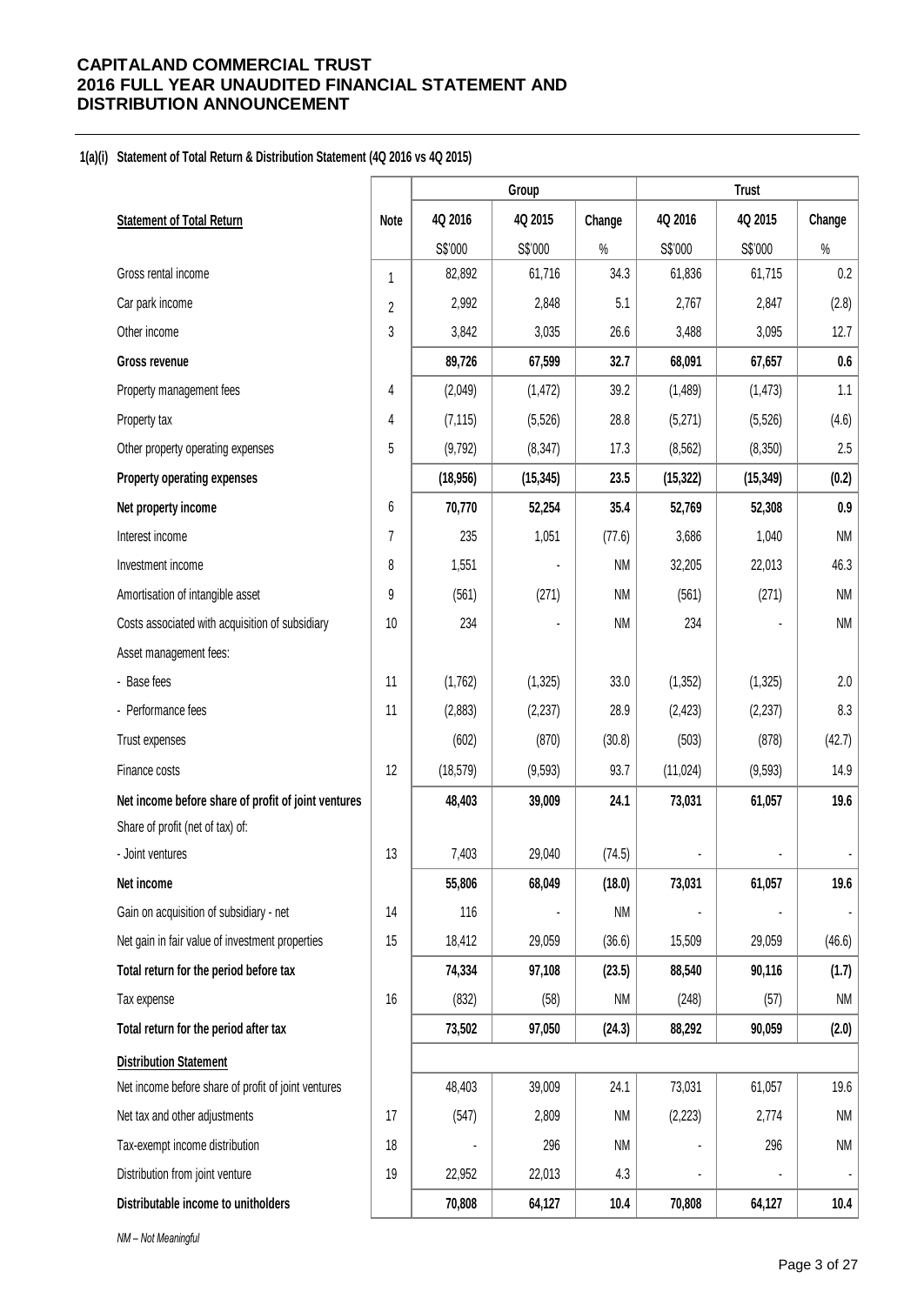Notes:

- (1) Gross rental revenue for 4Q 2016 was S\$82.9 million, an increase of S\$21.2 million or 34.3% from 4Q 2015. The increase was mainly due to contribution from CapitaGreen which was acquired on 31 August 2016, as well as higher gross rental revenue from Capital Tower.
- (2) Car park income was lower for the Trust due to lower car park income from Golden Shoe Car Park. Car park income for the Group was higher due to contribution from CapitaGreen.
- (3) Other income includes the following:
- (a) park income was lower for the Trust due to lower car park income from Golden Shoe Car Park. Car park income for the Group was higher<br>to contribution from CapitaGreen.<br>Final stabilization income of S\$0.6 million was accrued pursuant to a Deed of Yield Stabilization ('YS Deed') dated 22 March 2012 whereby a yield stabilization sum of S\$17.1 million was provided to achieve a stabilized yield of up to 5.5% per annum for Twenty Anson's purchase value of S\$430.0 million. The yield stabilization income was computed based on 4.0% per annum of net property income yield for 4Q 2016 and 4Q 2015. As at 31 December 2016, the balance yield stabilization sum was S\$2.1 million (31 December 2015: S\$3.4 million); and
	- (b) Recovery from tenants and licence. The amount was higher in 4Q 2016 vis-à-vis 4Q 2015 due to higher tenant recoveries as well as contribution from CapitaGreen for the Group.
- (4) contribution from CapitaGreen for the Group.<br>
For the Trust, lower property tax in 4Q 2016 was mainly due to lower annual value assessed by Inland Revenue of Singapore for Capital<br>
Tower. Consolidation of CapitaGreen had r For the Trust, lower property tax in 4Q 2016 was mainly due to lower annual value assessed by Inland Revenue of Singapore for Capital Tower. Consolidation of CapitaGreen had resulted in higher property tax and property management fees in 4Q 2016 compared with 4Q 2015.
- (5) the Group, consolidation of expenses of CapitaGreen had also contributed to the increase.
- (6) The following items have been included in arriving at net property income:

|         | Group           |        | <b>Trust</b> |         |        |  |  |  |
|---------|-----------------|--------|--------------|---------|--------|--|--|--|
| 4Q 2016 | 4Q 2015         | Change | 4Q 2016      | 4Q 2015 | Change |  |  |  |
| S\$'000 | S\$'000<br>$\%$ |        | S\$'000      | S\$'000 |        |  |  |  |
| 663     | 387             | 71.3   | 349          | 387     | (9.8)  |  |  |  |

Depreciation & amortisation of lease incentives

(7) Interest income includes the following:

|                                                                                                                                            | Group   |         |           |         |         |           |
|--------------------------------------------------------------------------------------------------------------------------------------------|---------|---------|-----------|---------|---------|-----------|
|                                                                                                                                            | 4Q 2016 | 4Q 2015 | Change    | 4Q 2016 | 4Q 2015 | Change    |
|                                                                                                                                            | S\$'000 | S\$'000 | $\%$      | S\$'000 | S\$'000 | $\%$      |
| Interest income from cash balance                                                                                                          | 235     | 86      | <b>NM</b> | 192     | 75      | NM        |
| Interest income from unitholder's loan to MSO Trust (a)                                                                                    |         | 965     | <b>NM</b> | 3,494   | 965     | NM        |
| Total                                                                                                                                      | 235     | 1,051   | (77.6)    | 3,686   | 1,040   | <b>NM</b> |
| At the Trust level, the increase in interest income in 4Q 2016 from 4Q 2015 was due to more unitholder's loans extended to MSO Trust (owns |         |         |           |         |         |           |

- (7a) CapitaGreen) as well as higher interest rate for the loan. At the Group level, interest income from MSO Trust was eliminated since it is now wholly owned by CCT, resulting in nil interest income for 4Q 2016. At the Trust level, the increase in interest income in 4Q 2016 from 4Q 2015 was due to more unitholder's loans extended to MSO Trust (owns<br>CapitaGreen) as well as higher interest rate for the loan. At the Group level, inte
- (8) At the Trust level, investment income in 4Q 2016 relates to distributions from RCS Trust, MSO Trust and MQREIT, while that for 4Q 2015<br>relates to distributions from RCS Trust and MQREIT. At the Group level, investment inco relates to distributions from RCS Trust and MQREIT. At the Group level, investment income relates to a special distribution declared by MQREIT for the period from 1 July 2016 to 16 December 2016 (4Q 2015: nil).
- (9) of 4.0% per annum for Twenty Anson.
- (10) This relates to the adjustment of cost incurred in the acquisition of 60% units in MSO Trust. The amount does not affect distributable income.
- (11) The increase in fees for the Group for 4Q 2016 as compared with 4Q 2015 was due to consolidation of MSO Trust's performance fees (both base fees and performance fees component).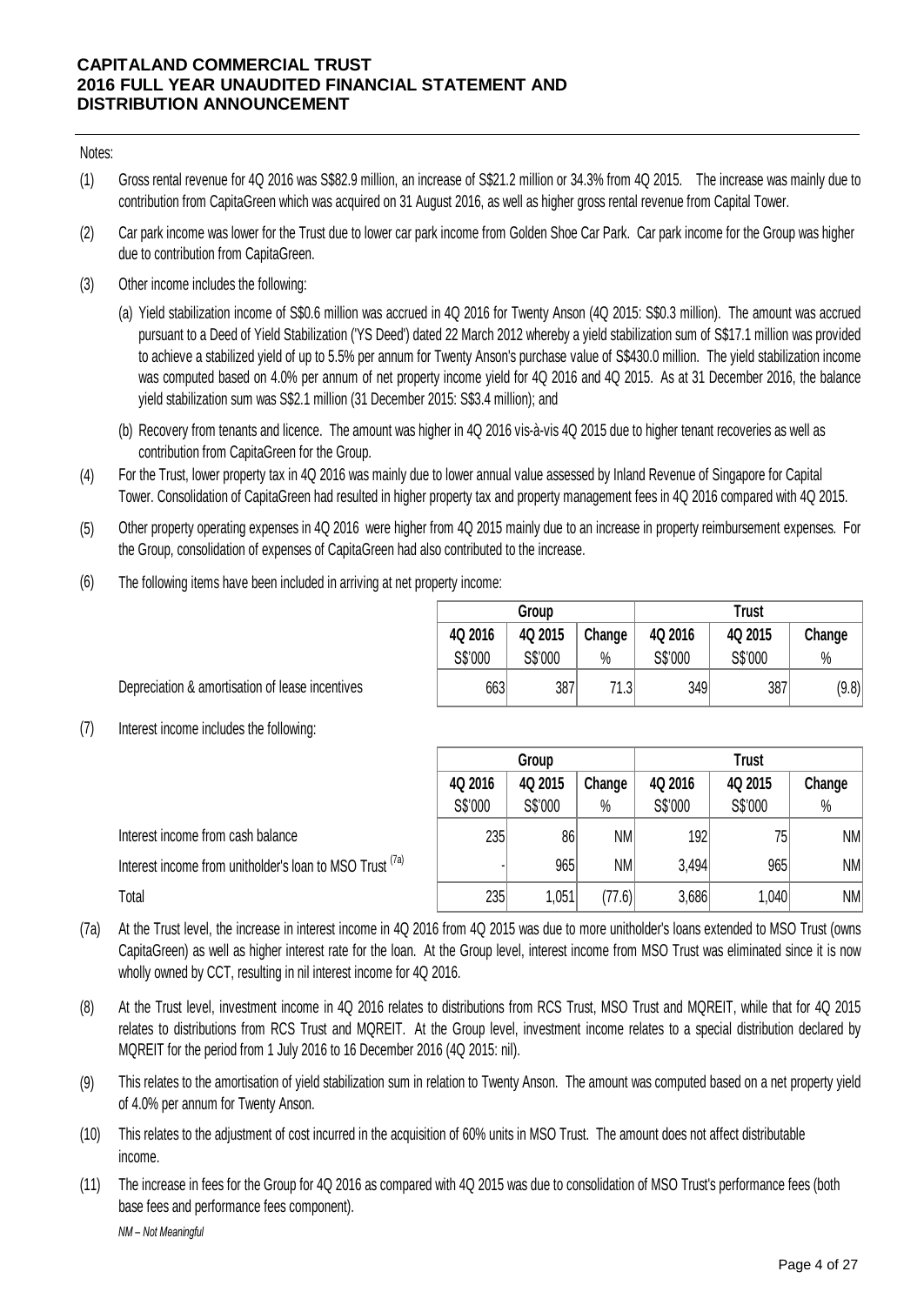# (12) Finance costs include the following:

|                                    |         | Group   |        |         | <b>Trust</b> |        |
|------------------------------------|---------|---------|--------|---------|--------------|--------|
|                                    | 4Q 2016 | 4Q 2015 | Change | 4Q 2016 | 4Q 2015      | Change |
|                                    | S\$'000 | S\$'000 | $\%$   | S\$'000 | S\$'000      | $\%$   |
| Interest cost <sup>(12a)</sup>     | 17,394  | 8,711   | 99.7   | 10,116  | 8,711        | 16.1   |
| Amortisation and transaction costs | 1,185   | 882     | 34.4   | 908     | 882          | 2.9    |
| Total                              | 18,579  | 9,593   | 93.7   | 11,024  | 9,593        | 14.9   |

- (12a) At the Trust level, higher interest cost for 4Q 2016 from 4Q 2015 was due to increase in borrowings arising from the acquisition of the remaining 60% interest in MSO Trust. At the Group level, the consolidation of MSO Trust's interest cost for 4Q 2016 had also resulted in higher interest cost year-on-year.
- (13) In 4Q 2016, the share of profit of joint ventures relates to CCT's 60% interest in RCS Trust only while in 4Q 2015, it relates to CCT's 60% interest in RCS Trust as well as 40% interest in MSO Trust, resulting in the significant drop in profit of joint venture in 4Q 2016 from a year ago. Details as follows:

|                                                                    |          | Group     |        |
|--------------------------------------------------------------------|----------|-----------|--------|
|                                                                    | 4Q 2016  | 4Q 2015   | Change |
|                                                                    | S\$'000  | S\$'000   | $\%$   |
| Gross revenue                                                      | 35,074   | 46,543    | (24.6) |
| Property operating expenses                                        | (9, 494) | (10, 834) | (12.4) |
| Net property income                                                | 25,580   | 35,709    | (28.4) |
| Finance costs                                                      | (3, 724) | (9,245)   | (59.7) |
| Net change in fair value of investment properties <sup>(13a)</sup> | (12,140) | 5,095     | NM     |
| Trust and other expenses (13b)                                     | (2,313)  | (2,519)   | (8.2)  |
| Profit of joint ventures (net of tax)                              | 7,403    | 29,040    | (74.5) |

(13a) In 4Q 2016, the net change in fair value of investment property in 4Q 2016 of S\$12.1 million loss relates to CCT's 60% interest in Raffles City (4Q 2015: S\$3.1 million gain for CCT's 60% interest in Raffles City and S\$2.0 million gain for CCT's 40% interest in CapitaGreen).

(13b) Includes asset management fees.

- (14) This relates to the adjustment of the net loss on acquisition of subsidiary following finalisation of MSO Trust's net assets by the auditors as at 31 August 2016.
- (15) This relates to the net increase in property values as at 31 December 2016 based on independent valuations over its carrying values.
- (16) This relates to the tax on the distribution from MQREIT and the yield stabilization income for Twenty Anson as well as MSO Trust income tax.

*NM - Not meaningful*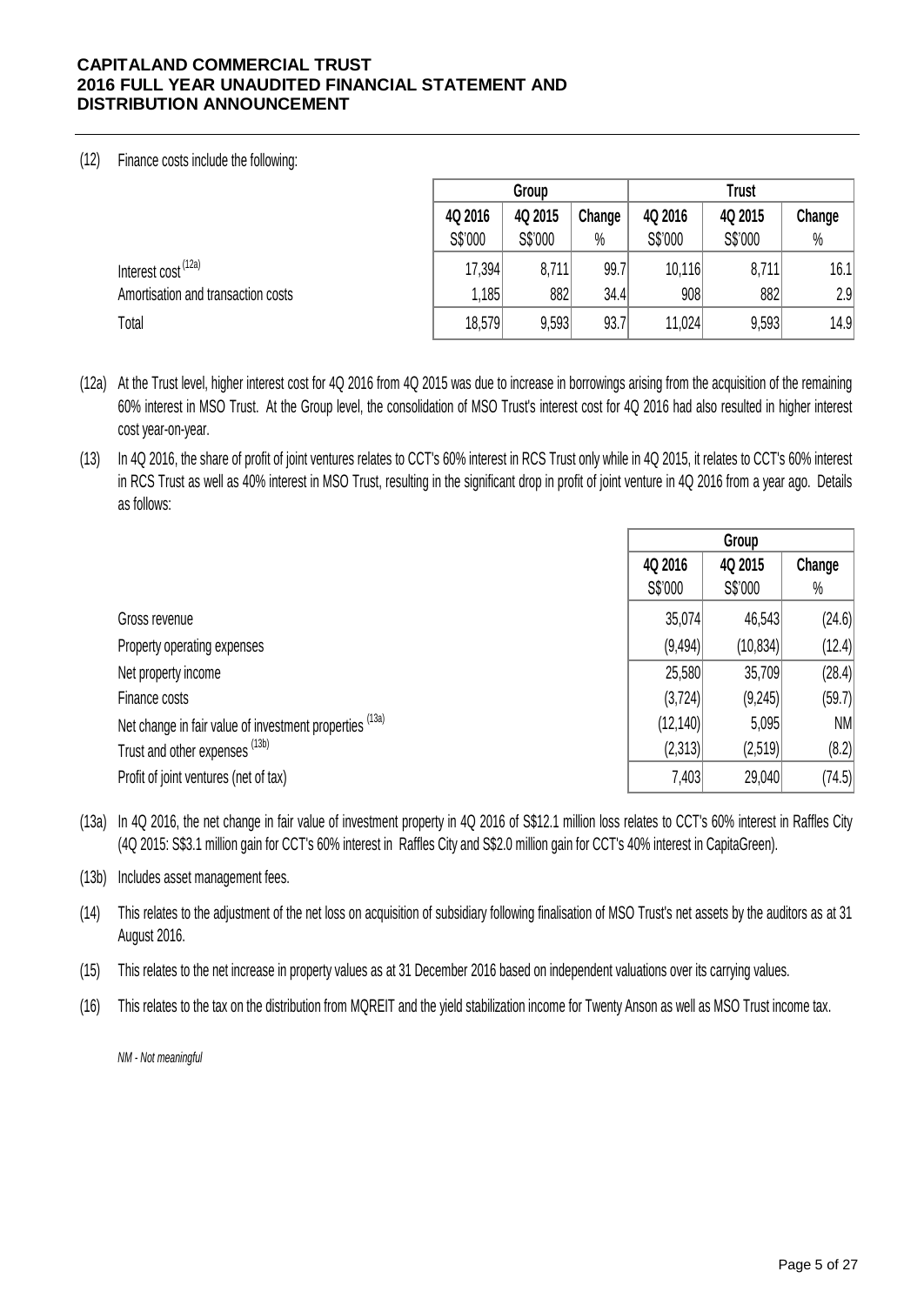(17) Included in net tax and other adjustments are the following:

|                                                 | Group   |         |           |          |         |        |
|-------------------------------------------------|---------|---------|-----------|----------|---------|--------|
|                                                 | 4Q 2016 | 4Q 2015 | Change    | 4Q 2016  | 4Q 2015 | Change |
|                                                 | S\$'000 | S\$'000 | $\%$      | S\$'000  | S\$'000 | $\%$   |
| Asset management fee payable in Units           | 934     | 967     | (3.4)     | 934      | 967     | (3.4)  |
| Trustee's fees                                  | 199     | 166     | 19.9      | 178      | 166     | 7.2    |
| Amortisation and transaction costs              | .185    | 882     | 34.4      | 908      | 882     | 2.9    |
| Costs associated with acquisition of subsidiary | (234)   |         | NM        | (234)    |         | NM     |
| Net profits from subsidiaries (17a)             | (27)    | 36      | <b>NM</b> |          |         |        |
| Tax-exempt income retained (17b)                | (3,075) |         | <b>NM</b> | (3,075)  |         | NM     |
| Other items                                     | 471     | 758     | (37.9)    | (934)    | 759     | NM     |
| Total                                           | (547)   | 2,809   | <b>NM</b> | (2, 223) | 2,774   | NM     |

(17a) This relates mainly to profits from FirstOffice Pte. Ltd. ("FOPL"), a special-purpose vehicle that holds Twenty Anson before the property was transferred to CCT in July 2015.

(17b) This relates to Twenty Anson's yield stabilisation sum of S\$0.5 million (net of tax) and MSO Trust's tax-exempt income of S\$2.6 million retained for the Group and the Trust. The retained amount may be used for anticipated capital expenditure and/or distribution to unitholders.

(18) This relates to the distribution of CCT's tax-exempt income in 4Q 2015.

(19) This relates mainly to CCT's 60% interest in RCS Trust's distribution in 4Q 2016 and 4Q 2015. *NM – Not Meaningful*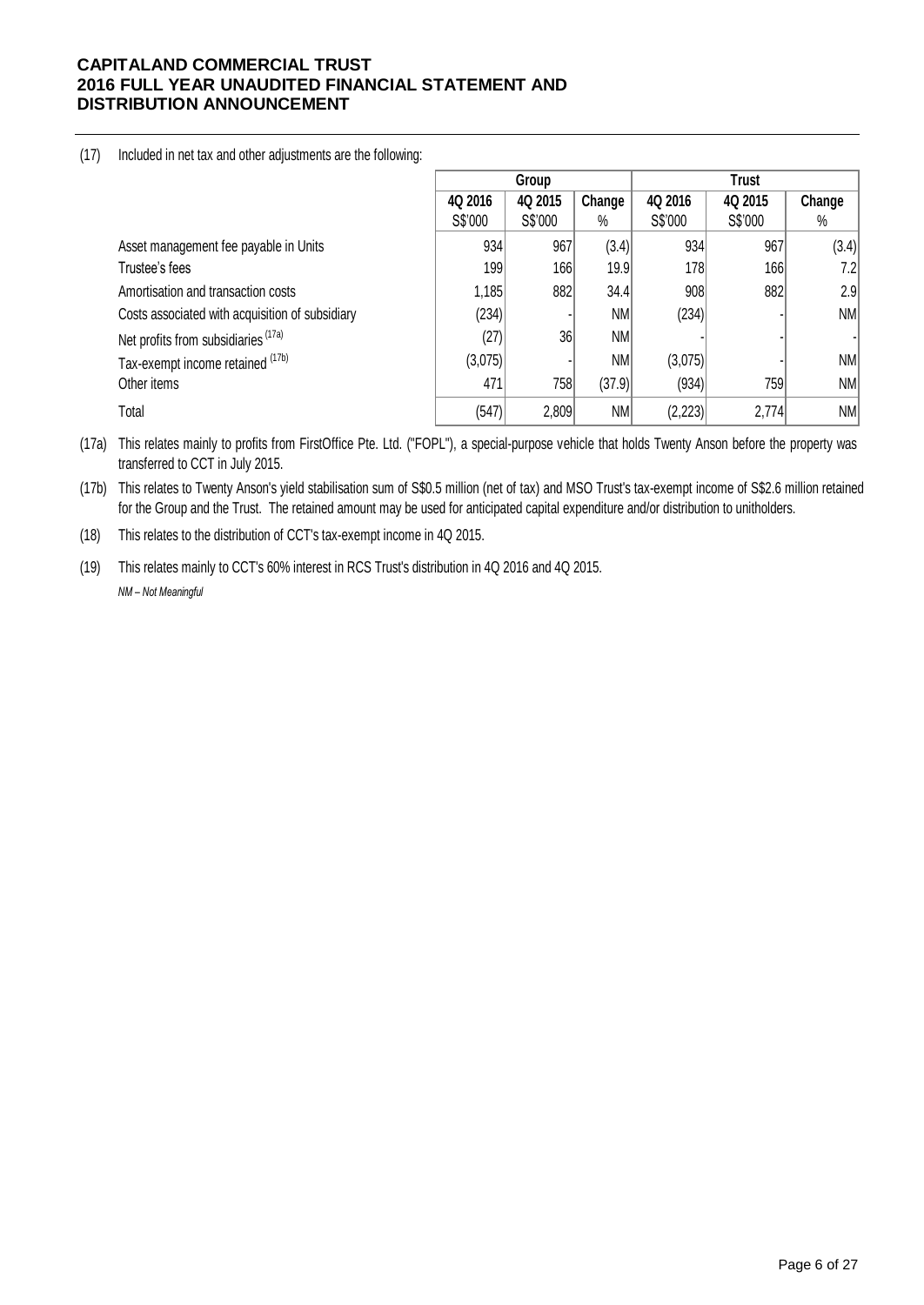### **1(a)(ii) Statement of Total Return & Distribution Statement (FY 2016 vs FY 2015)**

|                                                                                           |              | Group             |                   | <b>Trust</b>    |           |           |           |
|-------------------------------------------------------------------------------------------|--------------|-------------------|-------------------|-----------------|-----------|-----------|-----------|
| <b>Statement of Total Return</b>                                                          | Note         | FY 2016           | FY 2015           | Change          | FY 2016   | FY 2015   | Change    |
|                                                                                           |              | S\$'000           | S\$'000           | $\%$            | S\$'000   | S\$'000   | $\%$      |
| Gross rental income                                                                       | $\mathbf{1}$ | 273,837           | 248,753           | 10.1            | 246,116   | 238,884   | $3.0\,$   |
| Car park income                                                                           | 2            | 11,618            | 11,510            | 0.9             | 11,282    | 11,406    | (1.1)     |
| Other income                                                                              | 3            | 13,122            | 12,956            | 1.3             | 12,551    | 12,118    | 3.6       |
| Gross revenue                                                                             |              | 298,577           | 273,219           | 9.3             | 269,949   | 262,408   | 2.9       |
| Property management fees                                                                  |              | (6, 580)          | (6,002)           | 9.6             | (5,854)   | (5,738)   | 2.0       |
| Property tax                                                                              | 4            | (25, 143)         | (23, 023)         | 9.2             | (22, 651) | (22, 148) | 2.3       |
| Other property operating expenses                                                         | 5            | (35, 577)         | (31, 442)         | 13.2            | (33, 517) | (30, 300) | 10.6      |
| Property operating expenses                                                               |              | (67, 300)         | (60, 467)         | 11.3            | (62, 022) | (58, 186) | 6.6       |
| Net property income                                                                       | 6            | 231,277           | 212,752           | 8.7             | 207,927   | 204,222   | 1.8       |
| Interest income                                                                           | 7            | 3,911             | 3,979             | (1.7)           | 8,416     | 10,023    | (16.0)    |
| Investment income                                                                         | 8            | 4,920             | 871               | <b>NM</b>       | 107,980   | 88,424    | 22.1      |
| Amortisation of intangible asset                                                          | 9            | (1, 330)          | (1, 406)          | (5.4)           | (1, 330)  | (1,406)   | (5.4)     |
| Costs associated with acquisition of subsidiary                                           | 10           | (10, 701)         |                   | <b>NM</b>       | (10, 701) |           | <b>NM</b> |
| Asset management fees:                                                                    |              |                   |                   |                 |           |           |           |
| - Base fees                                                                               |              | (5, 854)          | (5, 131)          | 14.1            | (5,310)   | (5, 131)  | 3.5       |
| - Performance fees                                                                        |              | (9, 288)          | (9,307)           | (0.2)           | (8, 754)  | (9, 307)  | (5.9)     |
| Trust expenses                                                                            | 11           | (2, 431)          | (3, 176)          | (23.5)          | (2,302)   | (3, 138)  | (26.6)    |
| Finance costs                                                                             | 12           | (50,064)          | (36,032)          | 38.9            | (40, 198) | (36,018)  | 11.6      |
| Net income before share of profit of associate and<br>joint ventures                      |              | 160,440           | 162,550           | (1.3)           | 255,728   | 247,669   | 3.3       |
| Share of profit (net of tax) of:                                                          |              |                   |                   |                 |           |           |           |
| - Associate                                                                               | 13           |                   | 1,820             | <b>NM</b>       |           |           |           |
| - Joint ventures<br>Net income                                                            | 14           | 85,713<br>246,153 | 95,510<br>259,880 | (10.3)<br>(5.3) | 255,728   | 247,669   | 3.3       |
| Dilution (loss) / gain on investment in associate                                         | 15           |                   | (18,903)          | <b>NM</b>       |           | 2,629     | <b>NM</b> |
| Impairment of available-for-sale investment                                               | 16           | (8,916)           |                   | <b>NM</b>       | (8,916)   |           | <b>NM</b> |
|                                                                                           | 17           |                   |                   |                 |           |           |           |
| Loss on acquisition of subsidiary - net                                                   |              | (2, 446)          |                   | <b>NM</b>       |           |           |           |
| Net gain in fair value of investment properties                                           | 18           | 27,055            | 66,452            | (59.3)          | 24,152    | 66,949    | (63.9)    |
| Total return for the period before tax                                                    |              | 261,846           | 307,429           | (14.8)          | 270,964   | 317,247   | (14.6)    |
| Tax expense                                                                               | 19           | (1,223)           | (149)             | <b>NM</b>       | (709)     | (60)      | NM        |
| Total return for the period after tax                                                     |              | 260,623           | 307,280           | (15.2)          | 270,255   | 317,187   | (14.8)    |
| <b>Distribution Statement</b><br>Net income before share of profit of associate and joint |              |                   |                   |                 |           |           |           |
| ventures                                                                                  |              | 160,440           | 162,550           | (1.3)           | 255,728   | 247,669   | 3.3       |
| Net tax and other adjustments                                                             | 20           | 15,142            | 6,774             | <b>NM</b>       | 13,309    | 6,490     | NM        |
| Tax-exempt income distribution                                                            | 21           |                   | 296               | <b>NM</b>       |           | 296       | NM        |
| Distribution from joint ventures                                                          | 22           | 93,455            | 84,835            | 10.2            |           |           |           |
| Distributable income to unitholders                                                       |              | 269,037           | 254,455           | 5.7             | 269,037   | 254,455   | 5.7       |
| NM - Not Meaningful                                                                       |              |                   |                   |                 |           |           |           |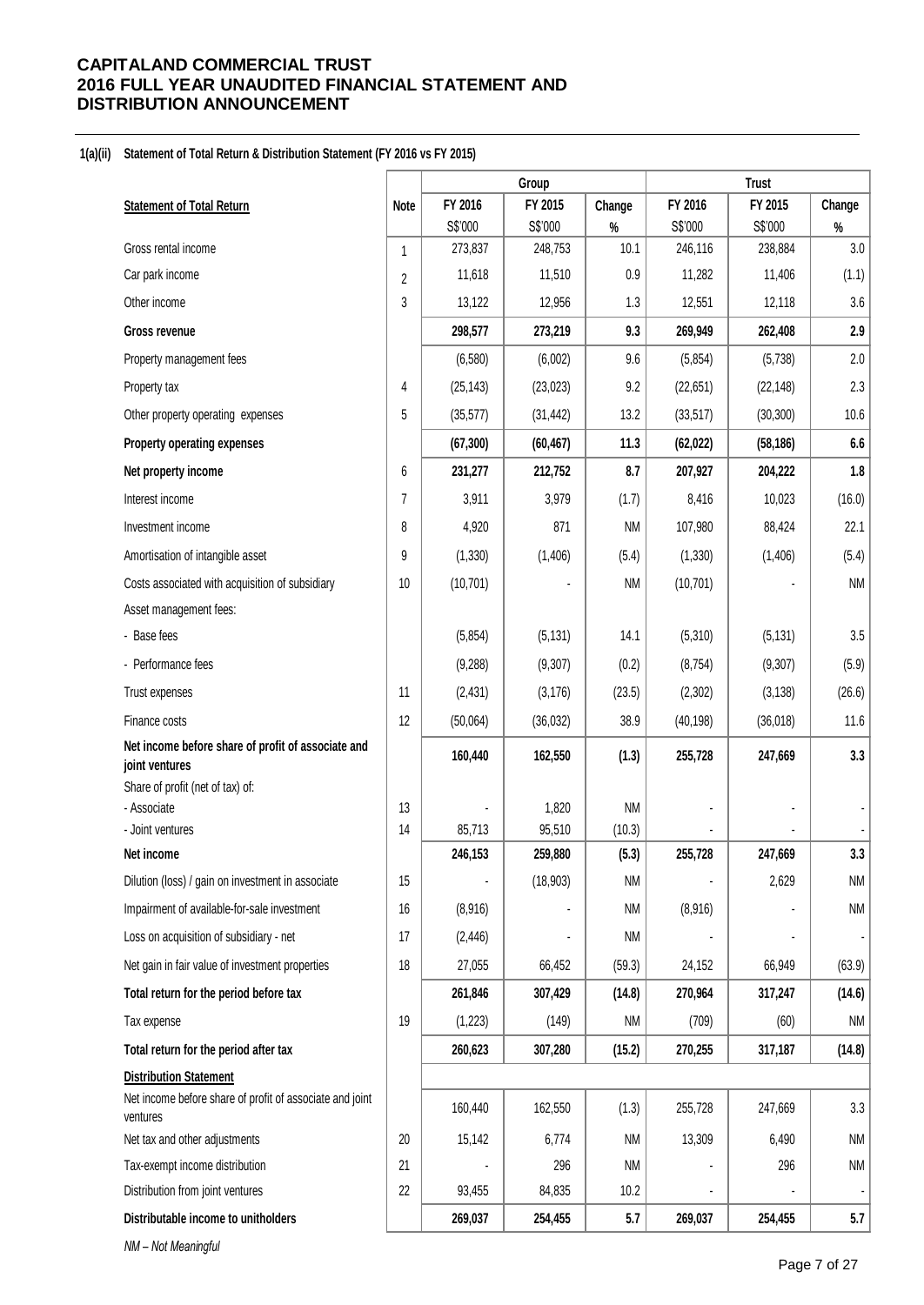Notes:

- (1) Gross rental revenue for CCT Group for FY 2016 was S\$273.8 million, an increase of S\$25.1 million or 10.1% from FY 2015. The increase was contributed by CapitaGreen's gross rental revenue of S\$27.7 million which was acquired on 31 August 2016, but the gain was offset by lower gross rental revenue from the other properties in CCT portfolio.
- (2) Car park income was lower for the Trust due to lower car park income from Golden Shoe Car Park. Car park income for the Group was higher due to contribution from CapitaGreen.
- (3) Other income includes the following:
- (a) park income was lower for the Trust due to lower car park income from Golden Shoe Car Park. Car park income for the Group was<br>er due to contribution from CapitaGreen.<br>Frield stabilization income of S\$1.3 million was accrue of page 4 for additional information; and
	- (b) Recovery from tenants, licence and other income which was lower in FY 2016 versus FY 2015 due mainly to lower tenant recoveries. The decrease was mitigated by contribution from CapitaGreen's tenant recoveries.
- (4) At the Group level, the higher property tax for FY 2016 from last year was primarily due to consolidation of MSO Trust's property tax after the acquisition on 31 August 2016. At the Trust level, the higher property tax for FY 2016 was from Twenty Anson when the property was transferred from FirstOffice Pte. Ltd. (a special purpose vehicle) to CCT in July 2015. At the Group level, the higher property tax for FY 2016 from last year was primarily due to consolidation of MSO Trust's property tax after the acquisition on 31 August 2016. At the Trust level, the higher property tax for
- (5) Trust's property operating expenses. In addition, higher leasing commission, property reimbursement expenses and ad-hoc maintenance and repairs also resulted in the increase.
- (6) The following items have been included in arriving at net property income:

|         | Group   |        |         | <b>Trust</b> |        |
|---------|---------|--------|---------|--------------|--------|
| FY 2016 | FY 2015 | Change | FY 2016 | FY 2015      | Change |
| S\$'000 | S\$'000 | $\%$   | S\$'000 | S\$'000      | $\%$   |
| 1,891   | 1,541   | 22.7   | 1,475   | 1,450        | 1.7    |

Depreciation and amortisation of lease incentives

(7) Interest income includes the following:

|                                                                                                                                                                                                                                                                                            | Group   |         |        | Trust   |         |        |  |
|--------------------------------------------------------------------------------------------------------------------------------------------------------------------------------------------------------------------------------------------------------------------------------------------|---------|---------|--------|---------|---------|--------|--|
|                                                                                                                                                                                                                                                                                            | FY 2016 | FY 2015 | Change | FY 2016 | FY 2015 | Change |  |
|                                                                                                                                                                                                                                                                                            | S\$'000 | S\$'000 | $\%$   | S\$'000 | S\$'000 | %      |  |
| Interest income from cash balance                                                                                                                                                                                                                                                          | 632     | 313     | NM     | 504     | 246     | NM     |  |
| Interest income from unitholder's loan to MSO Trust (7a)                                                                                                                                                                                                                                   | 3,279   | 3,666   | (10.6) | 7,912   | 3,666   | NM     |  |
| Interest income from shareholder's loan to FOPL <sup>(7b)</sup>                                                                                                                                                                                                                            |         |         |        |         | 6,111   | NM     |  |
| Total                                                                                                                                                                                                                                                                                      | 3,911   | 3,979   | (1.7)  | 8,416   | 10,023  | (16.0) |  |
| At the Trust level, the increase in interest income in FY 2016 from FY 2015 was due to more unitholder's loans extended to MSO Trust (owns<br>CapitaGreen) as well as higher interest rate for the loan. At the Group level, interest income from unitholder's loans to MSO Trust was only |         |         |        |         |         |        |  |

- (7a) CapitaGreen) as well as higher interest rate for the loan. At the Group level, interest income from unitholder's loans to MSO Trust was only accounted for the periods from January to August 2016, prior to MSO Trust being a wholly owned subsidiary of CCT.
- (7b) FOPL repaid the shareholder's loan from CCT on 1 July 2015, resulting in nil interest income for FY 2016 as compared with S\$6.1 million for FY 2015.
- (8) At the Trust level, investment income for FY 2016 relates to distributions from RCS Trust, MSO Trust and MQREIT, while FY 2015 relates to distributions from RCS Trust and MQREIT. At the Group level, investment income for FY 2016 relates to distribution from MQREIT.
- (9) This relates to the amortisation of yield stabilization sum in relation to FOPL. The amount was computed based on net property yield of 4.0% per annum for Twenty Anson.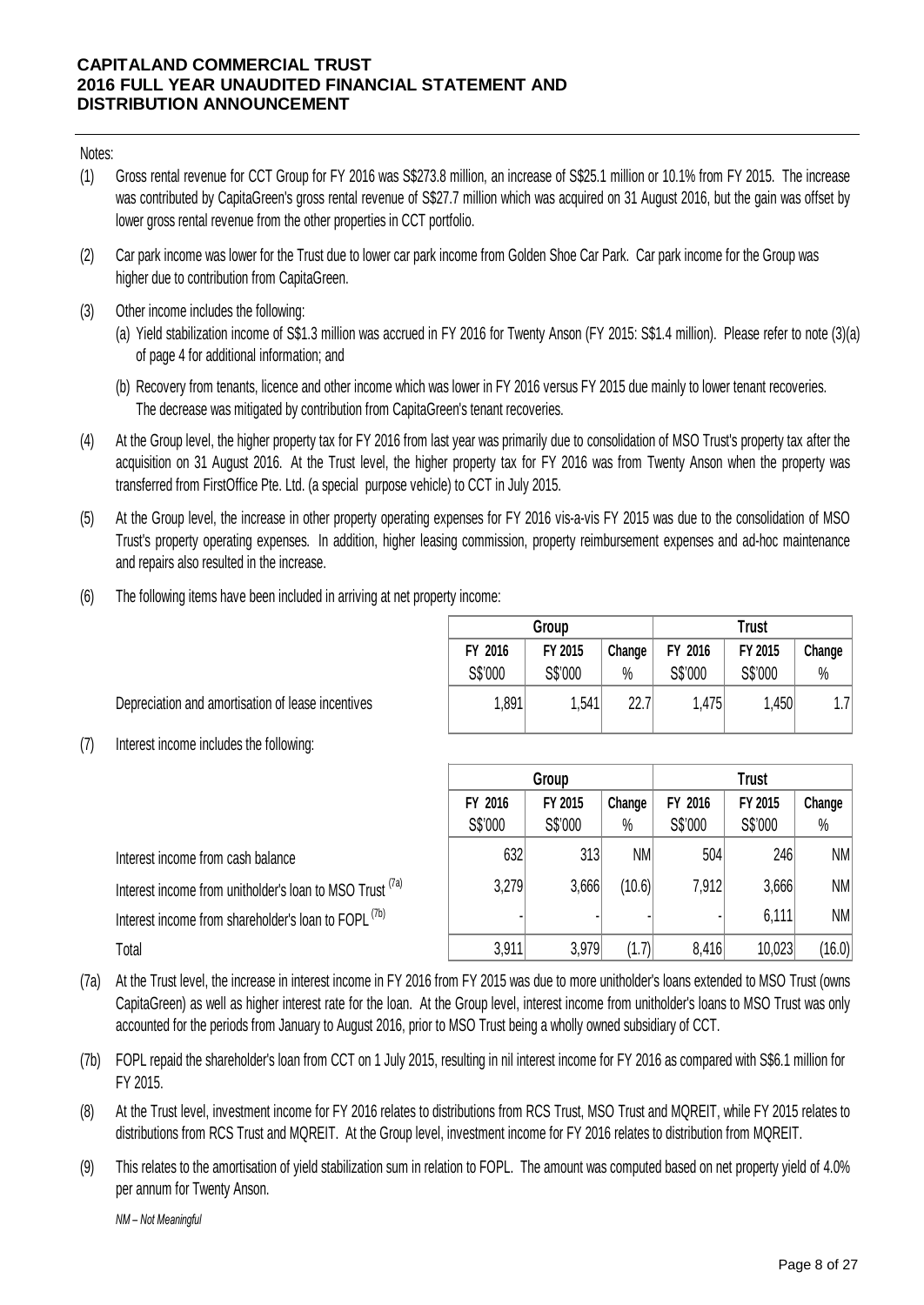- (10) This relates to cost incurred in the acquisition of 60% units in MSO Trust, which comprises mainly acquisition fees. The amount does not affect distributable income.
- (11) Trust expenses were lower for FY 2016 as compared with FY 2015 due mainly to lower unitholders expenses incurred.
- (12) Finance costs include the following:

|                                          | Group   |         |        |         | <b>Trust</b> |        |  |
|------------------------------------------|---------|---------|--------|---------|--------------|--------|--|
|                                          | FY 2016 | FY 2015 | Change | FY 2016 | FY 2015      | Change |  |
|                                          | S\$'000 | S\$'000 | $\%$   | S\$'000 | S\$'000      | $\%$   |  |
| Interest cost <sup>(12a)</sup>           | 45,070  | 32,422  | 39.0   | 35,571  | 32,422       | 9.7    |  |
| Amortisation and transaction costs (12b) | 4,994   | 3,610   | 38.3   | 4,627   | 3,596        | 28.7   |  |
| Total                                    | 50,064  | 36,032  | 38.9   | 40,198  | 36,018       | 11.6   |  |

(12a) The increase in interest cost for FY 2016 for the Trust was due to CCT's acquisition of 60% units of MSO Trust funded by borrowings. For the Group, consolidation of MSO Trust's interest cost from bank borrowings also contributed to the increase.

(12b) For the Trust, higher amortisation and transaction costs in FY 2016 versus FY 2015 were primarily due to amortisation of upfront fees incurred on new bank borrowings. For the Group, consolidation of MSO Trust's amortization and transaction also contributed to the increase.

(13) Share of profit of associate in FY 2015 relates to CCT's then 30% share of MQREIT's results. Investment by CCT in MQREIT was reduced to 17.7% in 1Q 2015 and reclassified to an available-for-sale investment. Therefore, there was no share of profit of associate in FY 2016.

(14) For FY 2016, share of profit of joint ventures relates to CCT's 60% interest of RCS Trust for FY 2016 and CCT's 40% interest of MSO Trust up to 31 August 2016. For FY 2015,share of profit of joint ventures relates to CCT's 60% interest of RCS Trust and CCT's 40% interest of MSO Trust. The details are as follows:

|                                                         | Group     |           |        |  |
|---------------------------------------------------------|-----------|-----------|--------|--|
|                                                         | FY 2016   | Change    |        |  |
|                                                         | S\$'000   | S\$'000   | %      |  |
| Gross revenue (14a)                                     | 160,686   | 155,931   | 3.0    |  |
| Property operating expenses <sup>(14b)</sup>            | (39,900)  | (43, 615) | (8.5)  |  |
| Net property income (14a)                               | 120,786   | 112,316   | 7.5    |  |
| Finance costs (14c)                                     | (28, 350) | (32,652)  | (13.2) |  |
| Net change in fair value of investment properties (14d) | 3,333     | 25,820    | (87.1) |  |
| Trust and other expenses (14e)                          | (10,056)  | (9,974)   | 0.8    |  |
| Net profit of joint ventures (after tax)                | 85,713    | 95,510    | (10.3) |  |

- (14a) The increase in gross revenue and net property income was largely due to contributions from progressive commencement of leases at CapitaGreen. CCT's 40% interest in gross revenue of MSO Trust was S\$19.9 million for the periods from January 2016 to August 2016 compared with FY 2015 of S\$15.3 million. CCT's 40% interest in MSO Trust's net property income was S\$15.7 million for the periods January 2016 to August 2016 in contrast to S\$8.4 million for FY 2015.
- (14b) Lower property operating expenses in FY 2016 from FY 2015 were due to operating expenses of CapitaGreen being accounted only for the periods from January to August 2016 as well as a one-off reversal of property tax of S\$1.0 million (CCT's 40% interest) in August 2016 arising from successful appeal for lower annual values for property tax assessment. In addition, lower utilities, marketing and consultancy expenses also contributed to the decline in property operating expense.
- (14c) FY 2016 finance cost of S\$28.4 million was S\$4.3 million or 13.2% lower than that of FY 2015 due largely to MSO Trust's finance costs being accounted only for the periods from January to August 2016. In addition, RCS Trust's finance cost also declined S\$3.6 million year-on-year as a result of lower cost of borrowings and amortization and transaction costs.
- (14d) The net change in fair value of investment properties in FY 2016 comprises S\$11.2 million loss for Raffles City Singapore (CCT's 60% interest) and S\$14.6 million gain for CapitaGreen (CCT's 40% interest) (FY 2015: S\$7.9 million gain for Raffles City Singapore and S\$17.9 million gain for CapitaGreen).
- (14e) Includes asset management fees.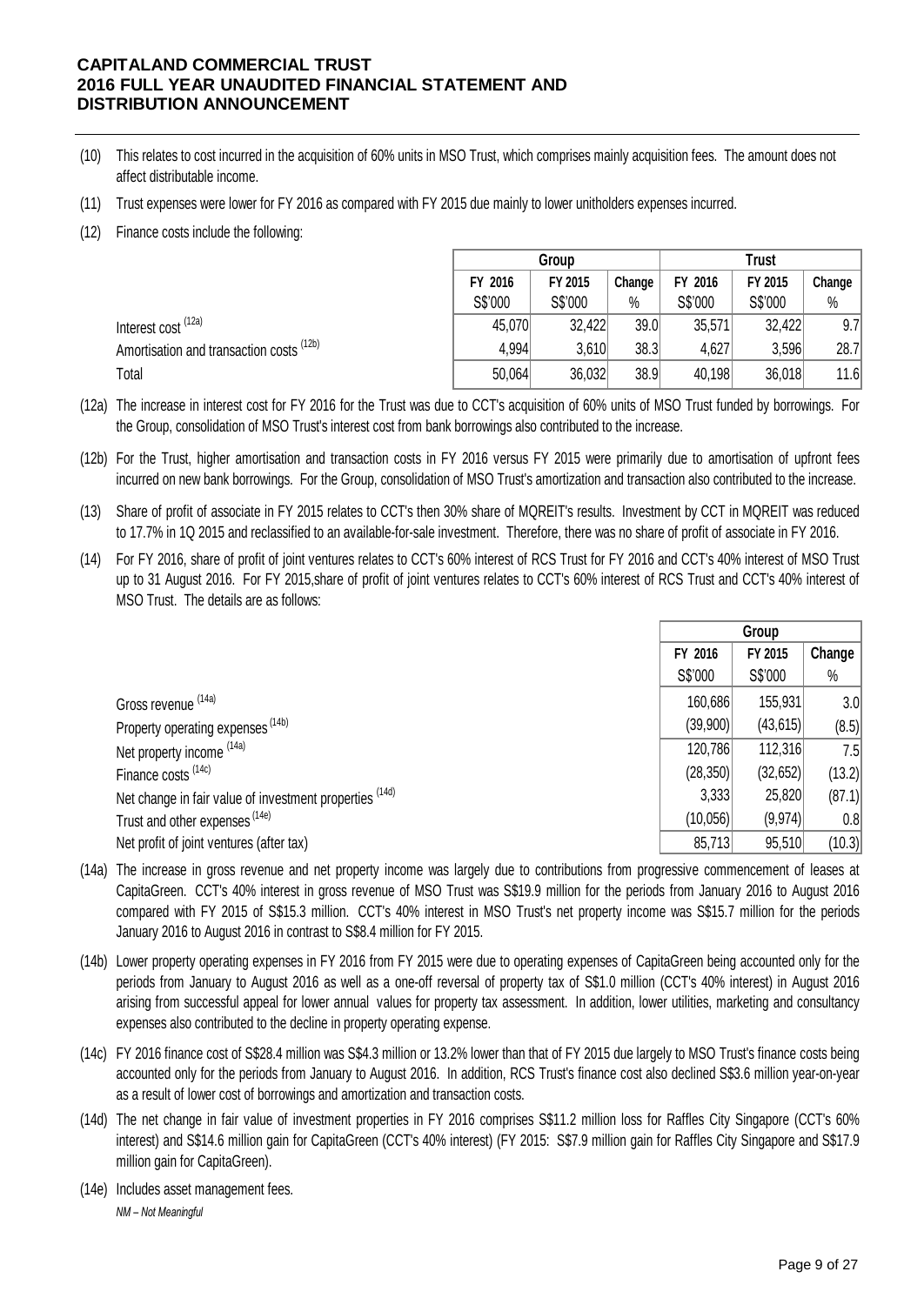- (15) Dilution (loss) / gain on investment in associate for FY 2015 relates to the marked-to-market (loss) / gain on the investment of MQREIT when it was reclassified from an investment in associate to an available-for-sale investment in 1Q 2015.
- (16) The impairment loss of available-for-sale investment was due to prolonged adverse movement of MYR/S\$ exchange rate and a drop in quoted price of MQREIT units which was recognized in 2Q 2016. This amount does not have an impact on CCT's distributable income.
- (17) On 31 August 2016, the Group completed the acquisition of 60% interest in MSO Trust and MSO Trust is now a wholly owned subsidiary of CCT. The net loss on acquisition of subsidiary of S\$2.4 million was derived from the loss of S\$8.5 million recognized mainly due to the realisation of its initial 40% share of MSO Trust's hedging reserve, prior to the acquisition of the 60% interest in MSO Trust, which was offset by the gain of S\$6.1 million from the acquisition. This amount does not affect distributable income.
- (18) This relates to the net increase in property values over its carrying values, arising from the independent valuations carried out half yearly.
- (19) This relates to the tax on the distribution received from MQREIT and the yield stabilization sum for Twenty Anson as well as MSO Trust's income tax.
- (20) Included in net tax and other adjustments are the following:

|                                                 |         | Group    |        |          | <b>Trust</b> |           |  |
|-------------------------------------------------|---------|----------|--------|----------|--------------|-----------|--|
|                                                 | FY 2016 | FY 2015  | Change | FY 2016  | FY 2015      | Change    |  |
|                                                 | S\$'000 | S\$'000  | $\%$   | S\$'000  | S\$'000      | $\%$      |  |
| Asset management fee paid and payable in Units  | 3,713   | 3,841    | (3.3)  | 3,713    | 3,841        | (3.3)     |  |
| Trustee's fees                                  | 708     | 644      | 9.9    | 687      | 644          | 6.7       |  |
| Amortisation and transaction costs              | 4,994   | 3,610    | 38.3   | 4,627    | 3,596        | 28.7      |  |
| Costs associated with acquisition of subsidiary | 10,701  |          | NM.    | 10,701   |              | NM        |  |
| Net profits from subsidiaries <sup>(20a)</sup>  | (89)    | (2, 436) | (96.3) |          |              |           |  |
| Tax-exempt income retained (20b)                | (6,749) | (763)    | NM     | (6, 749) | (3, 187)     | <b>NM</b> |  |
| Other items                                     | 1,864   | 1,878    | (0.8)  | 330      | 1,596        | (79.3)    |  |
| Total                                           | 15,142  | 6,774    | NM     | 13,309   | 6,490        | <b>NM</b> |  |

(20a) Included in net profits from subsidiaries in FY 2015 were mainly profits from FOPL of S\$2.4 million. The profits of FOPL was negligible in FY 2016 after the transfer of Twenty Anson to CCT in 2015.

- (20b) In FY 2016, tax-exempt income retained for the Group and the Trust relates to Twenty Anson's yield stabilisation sum of S\$1.1 million (net of tax), MSO Trust's tax-exempt income of S\$2.6 million and MQREIT's tax-exempt income of \$3.0 million (FY 2015: tax-exempt income from MQREIT for the Group and the Trust). The retained amount may be used for anticipated capital expenditure and/or distribution to unitholders.
- (21) This relates to the distribution of CCT's tax-exempt income in FY 2015.
- (22) This relates to CCT's 60% interest in RCS Trust's and 40% interest in MSO Trust's distribution (when MSO Trust was classified as a joint venture) in FY 2016. For FY 2015, it relates only to CCT's 60% interest in RCS Trust's distribution.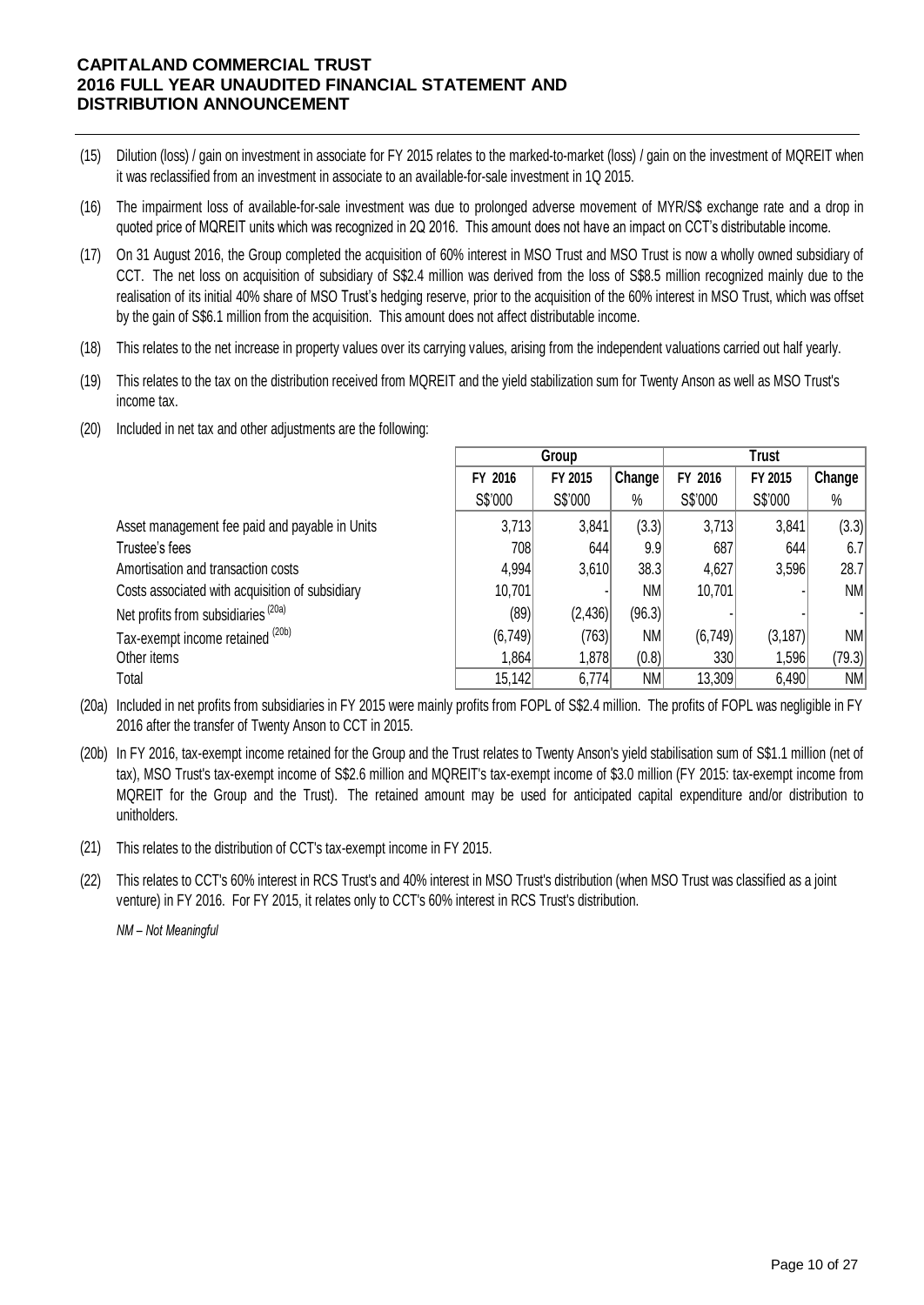## **1(b)(i) Statement of Financial Position as at 31 December 2016 vs 31 December 2015**

|                                          |             | Group       |             |           | <b>Trust</b> |             |           |
|------------------------------------------|-------------|-------------|-------------|-----------|--------------|-------------|-----------|
|                                          | <b>Note</b> | 31 Dec 2016 | 31 Dec 2015 | Change    | 31 Dec 2016  | 31 Dec 2015 | Change    |
|                                          |             | S\$'000     | S\$'000     | $\%$      | S\$'000      | S\$'000     | $\%$      |
| Non-current assets                       |             |             |             |           |              |             |           |
| Plant and equipment                      |             | 1,439       | 1,272       | 13.1      | 1,384        | 1,272       | 8.8       |
| Investment properties                    | 1           | 6,590,500   | 4,961,700   | 32.8      | 4,987,500    | 4,961,700   | 0.5       |
| Subsidiaries                             | 2           |             |             |           | 718,043      | 167,657     | <b>NM</b> |
| Available-for-sale investment            | 3           | 44,834      | 41,621      | 7.7       | 44,834       | 41,621      | 7.7       |
| Joint ventures                           | 4           | 1,189,793   | 1,452,447   | (18.1)    | 864,393      | 997,780     | (13.4)    |
| Intangible asset                         | 5           | 2,086       | 3,416       | (38.9)    | 2,086        | 3,416       | (38.9)    |
| Financial derivatives                    | 6           | 20,624      | 5,611       | <b>NM</b> | 17,405       | 5,611       | NM        |
| <b>Total non-current assets</b>          |             | 7,849,276   | 6,466,067   | 21.4      | 6,635,645    | 6,179,057   | 7.4       |
| <b>Current assets</b>                    |             |             |             |           |              |             |           |
| Trade and other receivables              |             | 41,636      | 43,540      | (4.4)     | 48,574       | 43,451      | 11.8      |
| Cash and cash equivalents                |             | 159,962     | 81,212      | 97.0      | 131,537      | 67,151      | 95.9      |
| Financial derivatives                    | 6           | 257         | 1,726       | (85.1)    | 257          | 1,726       | (85.1)    |
| <b>Total current assets</b>              |             | 201,855     | 126,478     | 59.6      | 180,368      | 112,328     | 60.6      |
| <b>Total assets</b>                      | 7           | 8,051,131   | 6,592,545   | 22.1      | 6,816,013    | 6,291,385   | 8.3       |
| <b>Current liabilities</b>               |             |             |             |           |              |             |           |
| Trade and other payables                 | 8           | 52,786      | 37,263      | 41.7      | 202,800      | 199,900     | 1.5       |
| Current portion of security deposits     |             | 8,413       | 8,611       | (2.3)     | 8,413        | 8,611       | (2.3)     |
| Convertible bonds                        | 9           | 173,450     |             | <b>NM</b> | 173,450      |             | <b>NM</b> |
| Current tax payable                      |             | 1,506       | 64          | <b>NM</b> | 226          | 60          | <b>NM</b> |
| <b>Total current liabilities</b>         |             | 236,155     | 45,938      | <b>NM</b> | 384,889      | 208,571     | 84.5      |
| Non-current liabilities                  |             |             |             |           |              |             |           |
| Non-current portion of security deposits |             | 52,397      | 31,848      | 64.5      | 32,627       | 31,848      | 2.4       |
| Interest-bearing liabilities             | 10          | 2,457,182   | 1,083,623   | <b>NM</b> | 1,570,692    | 1,083,623   | 44.9      |
| Convertible bonds                        | 9           |             | 171,281     | <b>NM</b> |              | 171,281     | <b>NM</b> |
| Financial derivatives                    | 6           | 26,855      | 25,719      | 4.4       | 21,262       | 25,719      | (17.3)    |
| <b>Total non-current liabilities</b>     |             | 2,536,434   | 1,312,471   | 93.3      | 1,624,581    | 1,312,471   | 23.8      |
| <b>Total liabilities</b>                 |             | 2,772,589   | 1,358,409   | <b>NM</b> | 2,009,470    | 1,521,042   | 32.1      |
| Net assets                               |             | 5,278,542   | 5,234,136   | 0.8       | 4,806,543    | 4,770,343   | $0.8\,$   |
| Unitholders' funds                       |             | 5,278,542   | 5,234,136   | $0.8\,$   | 4,806,543    | 4,770,343   | 0.8       |
| NM - Not Meaningful                      |             |             |             |           |              |             |           |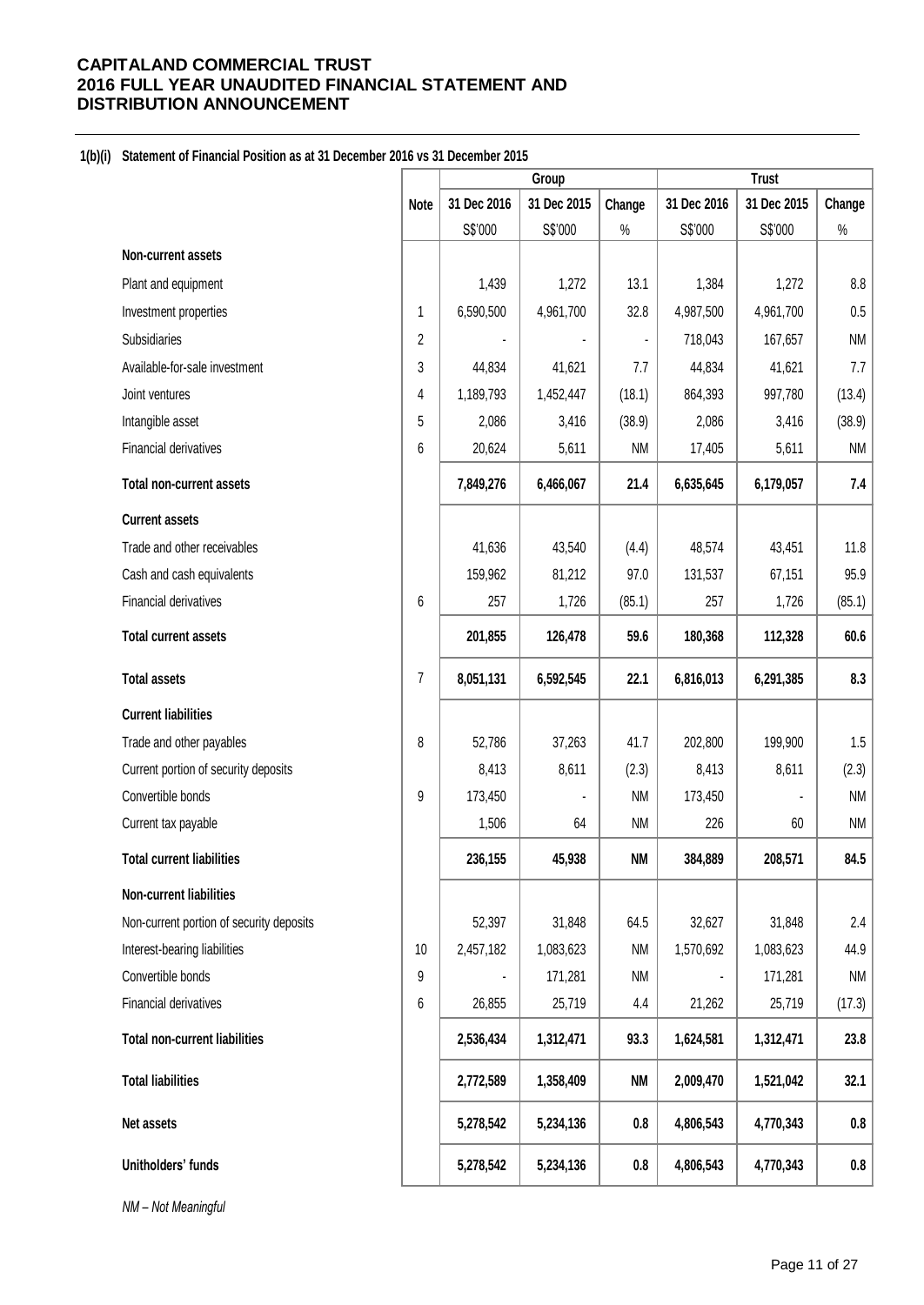#### Notes:

- (1) At the Group level, the value of the investment properties as at 31 December 2016 was S\$6.6 billion, a significant increase of S\$1.6 billion or 32.8% over the values as at 31 December 2015. This was due to the consolidation of CapitaGreen of S\$1.6 billion, following the completion of the acquisition of 60% interest in MSO Trust as well as increase in property values of CCT's investment properties arising from valuations done as at 31 December 2016.
- (2) At the Trust level, this relates to the investments in wholly owned subsidiaries, CCT MTN Pte. Ltd., FOPL and MSO Trust (consisting of S\$220.4 million of equity investment costs and S\$330.0 million of unitholder's loan to MSO Trust) as at 31 December 2016 (31 December 2015: CCT MTN. Pte. Ltd and FOPL). MSO Trust was reclassified as subsidiary from joint venture following CCT's acquisition of remaining 60% units of MSO Trust on 31 August 2016.
- (3) This relates to CCT's 11.0% stake in MQREIT as at 31 December 2016 (31 December 2015: 17.7% stake).
- (4) This relates to 60% interest in RCS Trust as at 31 December 2016 (31 December 2015: 60% interest in RCS Trust and 40% interest in MSO Trust which also include CCT's unitholder's loan to MSO Trust). The reclassification of MSO Trust from a joint venture to subsidiary resulted in the decrease in joint venture as at 31 December 2016 compared with that as at 31 December 2015.
- (5) This relates primarily to the unamortised yield stabilization sum in relation to Twenty Anson.
- (6) This relates to the fair values of cross currency swaps or interest rate swaps.
- (7) Total assets were S\$8,051.1 million as at 31 December 2016 (31 December 2015: S\$6,592.5 million). Total deposited property value, including CCT's 60% interest in RCS Trust as at 31 December 2016 was S\$8,766.4 million (31 December 2015: S\$7,721.5 million). The increase in total assets and deposited property value was primarily due to CCT's acquisition of 60% interest in MSO Trust that holds CapitaGreen.
- (8) At the Trust level, included in Trade and other payables is the balance purchase consideration of S\$163.1 million payable by the Trust to its subsidiary, FOPL, in respect of the transfer of Twenty Anson on 1 July 2015. At the Group level, trade and other payables as at 31 December 2016 was S\$52.8 million, an increase of S\$15.5 million due mainly to the consolidation of MSO Trust's Trade and other payables of S\$13.0 million.
- (9) This relates to the liability component of CB 2017 of principal amount S\$175.0 million which was measured at amortised cost. The amount has been reclassified from non-current liability to current liability as the maturity date is on 12 September 2017. There are sufficient bank facilities to refinance the liability.
- (10) Interest-bearing liabilities as at 31 December 2016 were S\$2.5 billion, an increase of S\$1.4 billion from 31 December 2015. The increase was largely due to an increase in bank borrowings for the financing of the acquisition of 60% interest in MSO Trust that holds CapitaGreen as well as consolidation of MSO Trust's borrowings.

The interest-bearing liabilities as at 31 December 2016 comprised:

- a) Unsecured fixed rate notes totaling S\$225.0 million; JPY24.9 billion and HKD585.0 million (hedged via cross currency swaps to S\$425.8 million);
- b) Unsecured bank borrowings of S\$936.2 million; and
- c) Secured MSO Trust's bank borrowings of S\$890.0 million.

Interest-bearing liabilities under non-current liabilities as at 31 December 2015 comprised:

- a) Unsecured fixed rate notes totaling S\$150.0 million and JPY24.9 billion (hedged via cross currency swaps to S\$323.3 million); and
- b) Unsecured bank borrowings of S\$650.0 million.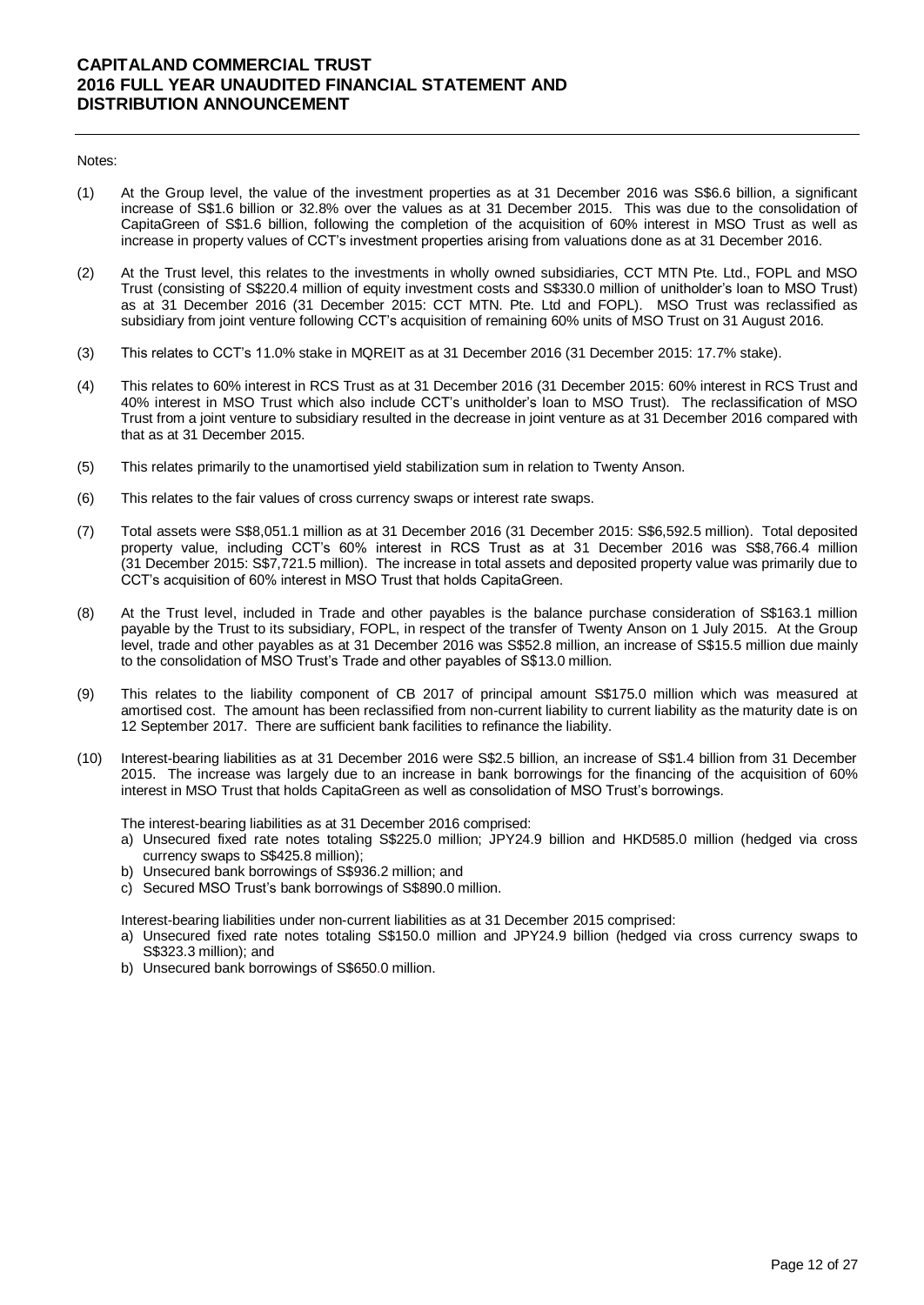## **1(b)(ii) Aggregate amount of borrowings and debt securities**

|                                                                |             | Group          |           | <b>Trust</b>   |                |        |  |
|----------------------------------------------------------------|-------------|----------------|-----------|----------------|----------------|--------|--|
|                                                                | 31 Dec 2016 | 31 Dec 2015    | Change    | 31 Dec 2016    | 31 Dec 2015    | Change |  |
|                                                                | S\$'000     | S\$'000        | $\%$      | S\$'000        | S\$'000        | %      |  |
| <b>Secured borrowings</b>                                      |             |                |           |                |                |        |  |
| Amount repayable after one year (1)                            | 890,000     |                | <b>NM</b> |                |                |        |  |
| Less: Unamortised portion of transactions costs <sup>(1)</sup> | (3, 510)    |                | <b>NM</b> |                |                |        |  |
| Net secured borrowings after one year                          | 886,490     | $\blacksquare$ | <b>NM</b> | $\blacksquare$ | $\blacksquare$ |        |  |
| <b>Unsecured borrowings</b>                                    |             |                |           |                |                |        |  |
| Amount repayable after one year                                | 1,572,655   | 1,258,918      | 24.9      | 1,572,655      | 1,258,918      | 24.9   |  |
| Less: Unamortised portion of transactions costs                | (1,963)     | (4,014)        | (51.1)    | (1,963)        | (4,014)        | (51.1) |  |
| Net unsecured borrowings after one year                        | 1,570,692   | 1,254,904      | 25.2      | 1,570,692      | 1,254,904      | 25.2   |  |
| Amount repayable within one year                               | 173,886     |                | <b>NM</b> |                |                |        |  |
| Less: Unamortised portion of transactions costs                | (436)       |                | <b>NM</b> |                |                |        |  |
| Net unsecured borrowings within one year                       | 173,450     | $\blacksquare$ | <b>NM</b> | $\blacksquare$ | ٠              |        |  |
| <b>Total unsecured borrowings</b>                              | 1,744,142   | 1,254,904      | 39.0      | 1,570,692      | 1,254,904      | 25.2   |  |
| Total secured and unsecured borrowings                         | 2,630,632   | 1,254,904      | <b>NM</b> | 1,570,692      | 1,254,904      | 25.2   |  |

#### Note :

(1) This relates to MSO Trust's borrowings and transactions costs as at 31 December 2016.

| For information only (a)                        |                |                      |           |  |  |  |
|-------------------------------------------------|----------------|----------------------|-----------|--|--|--|
|                                                 |                | For information only |           |  |  |  |
|                                                 | 31 Dec 2016    | 31 Dec 2015          | Change    |  |  |  |
|                                                 | S\$'000        | S\$'000              | %         |  |  |  |
| Unsecured borrowings                            |                |                      |           |  |  |  |
| Amount repayable after one year                 | (b)<br>660,000 |                      | <b>NM</b> |  |  |  |
| Less: Unamortised portion of transactions costs | (1,489)        |                      | <b>NM</b> |  |  |  |
| Net repayable after one year                    | 658,511        |                      | NΜ        |  |  |  |
| Total unsecured borrowings                      | 658,511        |                      | <b>NM</b> |  |  |  |
| Secured borrowings                              |                |                      |           |  |  |  |
| Amount repayable after one year                 |                | (c)<br>356,000       | NМ        |  |  |  |
| Less: Unamortised portion of transactions costs |                | (1,764)              | NМ        |  |  |  |
| Net repayable after one year                    | ٠              | 354,236              | <b>NM</b> |  |  |  |
| Amount repayable within one year                |                | (b)<br>626,400       | NМ        |  |  |  |
| Less: Unamortised portion of transactions costs |                | (742)                | ΝM        |  |  |  |
| Net repayable within one year                   | ٠              | 625,658              | NΜ        |  |  |  |
| Total secured borrowings                        |                | 979,894              | ΝM        |  |  |  |

*(a) As at 31 December 2016, this relates to CCT's interest in the aggregate borrowings of RCS Trust which are not included under total borrowings in the statement of financial position of the Group (31 December 2015: relates to CCT's interest in the aggregate borrowings of both RCS Trust and MSO Trust).*

*(b) This relates to CCT's 60% interest of RCS Trust's borrowings.* 

*(c) This relates to CCT's 40% interest of MSO Trust's borrowings.*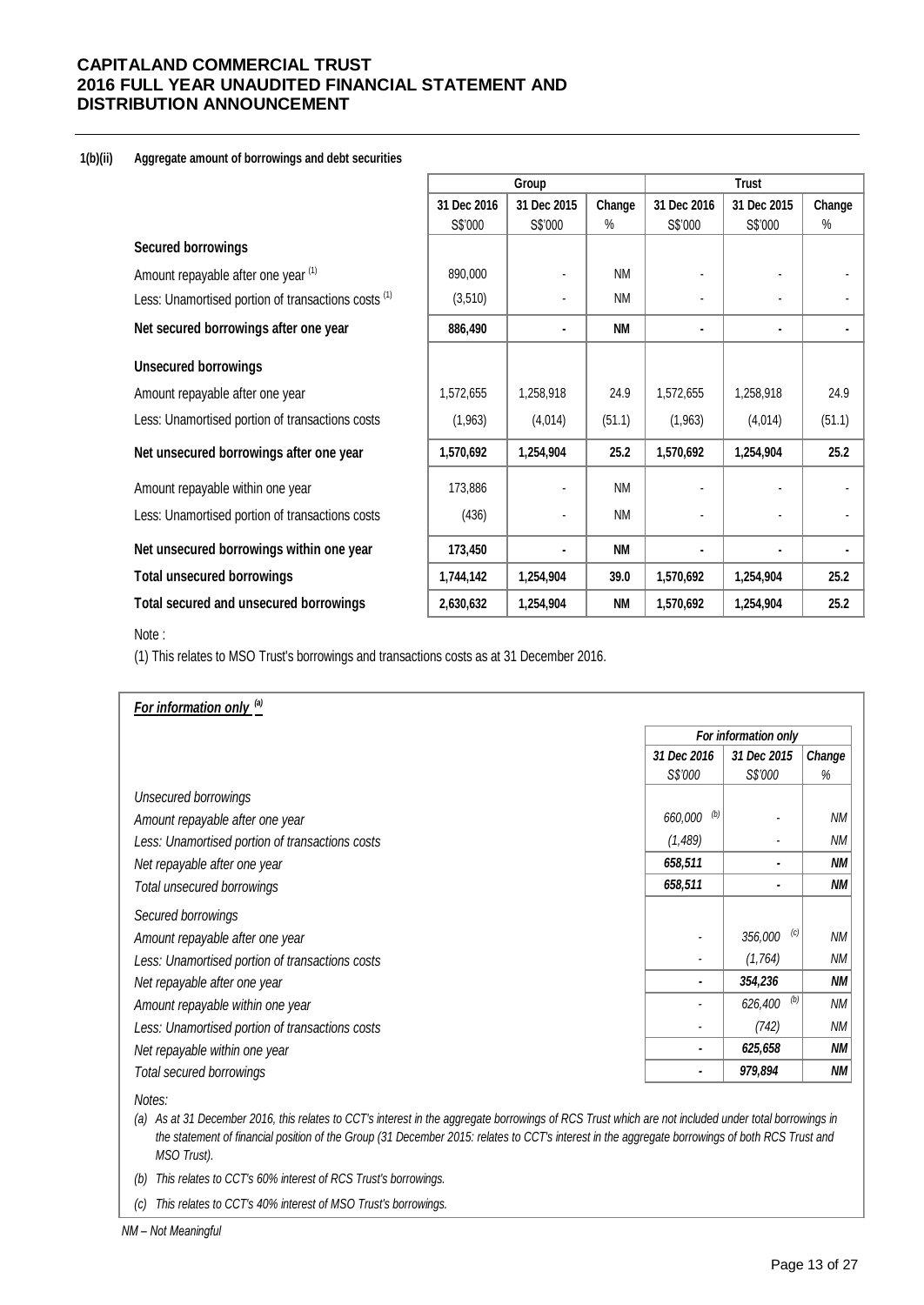### **1(c)(i) Statement of Cash Flow (4Q 2016 vs 4Q 2015)**

|                                                          |             |           | Group     |
|----------------------------------------------------------|-------------|-----------|-----------|
|                                                          |             | 4Q 2016   | 4Q 2015   |
|                                                          | <b>Note</b> | S\$'000   | S\$'000   |
| <b>Operating activities</b>                              |             |           |           |
| Total return for the period before tax                   |             | 74,334    | 97,108    |
| <b>Adjustments for:</b>                                  |             |           |           |
| Share of profit of joint ventures                        |             | (7, 403)  | (29,040)  |
| Amortisation of lease incentives                         |             | 569       | 308       |
| Amortisation of intangible asset                         |             | 561       | 271       |
| Depreciation of plant and equipment                      |             | 94        | 79        |
| Finance costs                                            |             | 18,579    | 9,593     |
| Interest income                                          |             | (235)     | (1,051)   |
| Loss on disposal of plant and equipment                  |             | 1         |           |
| Asset management fees paid and payable in Units          |             | 934       | 967       |
| Net increase in fair value of investment properties      |             | (18, 412) | (29,059)  |
| Distributions from available-for-sale investment         |             | (1, 551)  |           |
| Gain on acquisition of subsidiary - net                  |             | (116)     |           |
| Costs associated with acquisition of subsidiary          |             | (234)     |           |
| Operating income before working capital changes          |             | 67,121    | 49,176    |
| <b>Changes in working capital</b>                        |             |           |           |
| Trade and other receivables                              |             | (4,740)   | (471)     |
| Trade and other payables                                 |             | 27,321    | (3, 465)  |
| Security deposits                                        |             | 1,653     | 409       |
| Cash generated from operating activities                 |             | 91,355    | 45,649    |
| Tax expenses paid                                        |             |           |           |
| Net cash from operating activities                       |             | 91,355    | 45,649    |
| <b>Investing activities</b>                              |             |           |           |
| Capital expenditure on investment properties             |             | (14, 874) | (6, 565)  |
| Purchase of plant and equipment                          |             | (2)       | (47)      |
| Distribution received from available-for-sale investment |             | 1,551     |           |
| Distributions received from joint ventures               |             | 22,809    | 20,724    |
| Interest income received                                 |             | 116       | 249       |
| Acquisition of subsidiary                                |             | (14, 626) |           |
| Net cash (used in) / from investing activities           |             | (5,026)   | 14,361    |
| <b>Financing activities</b>                              |             |           |           |
| Interest paid                                            |             | (43, 870) | (9,580)   |
| Distribution to unitholders                              |             | (6, 425)  | (6, 370)  |
| Proceeds from interest-bearing liabilities               | 1           | 14,600    | 176,000   |
| Repayment of interest-bearing liabilities                |             |           | (200,000) |
| Net cash used in financing activities                    |             | (35, 695) | (39, 950) |
| Net increase in cash and cash equivalents                |             | 50,634    | 20,060    |
| Cash and cash equivalents at beginning of period         |             | 109,328   | 61,152    |
| Cash and cash equivalents at end of period               |             | 159,962   | 81,212    |

Notes:

(1) This relates to the proceeds from bank borrowings in 4Q 2016.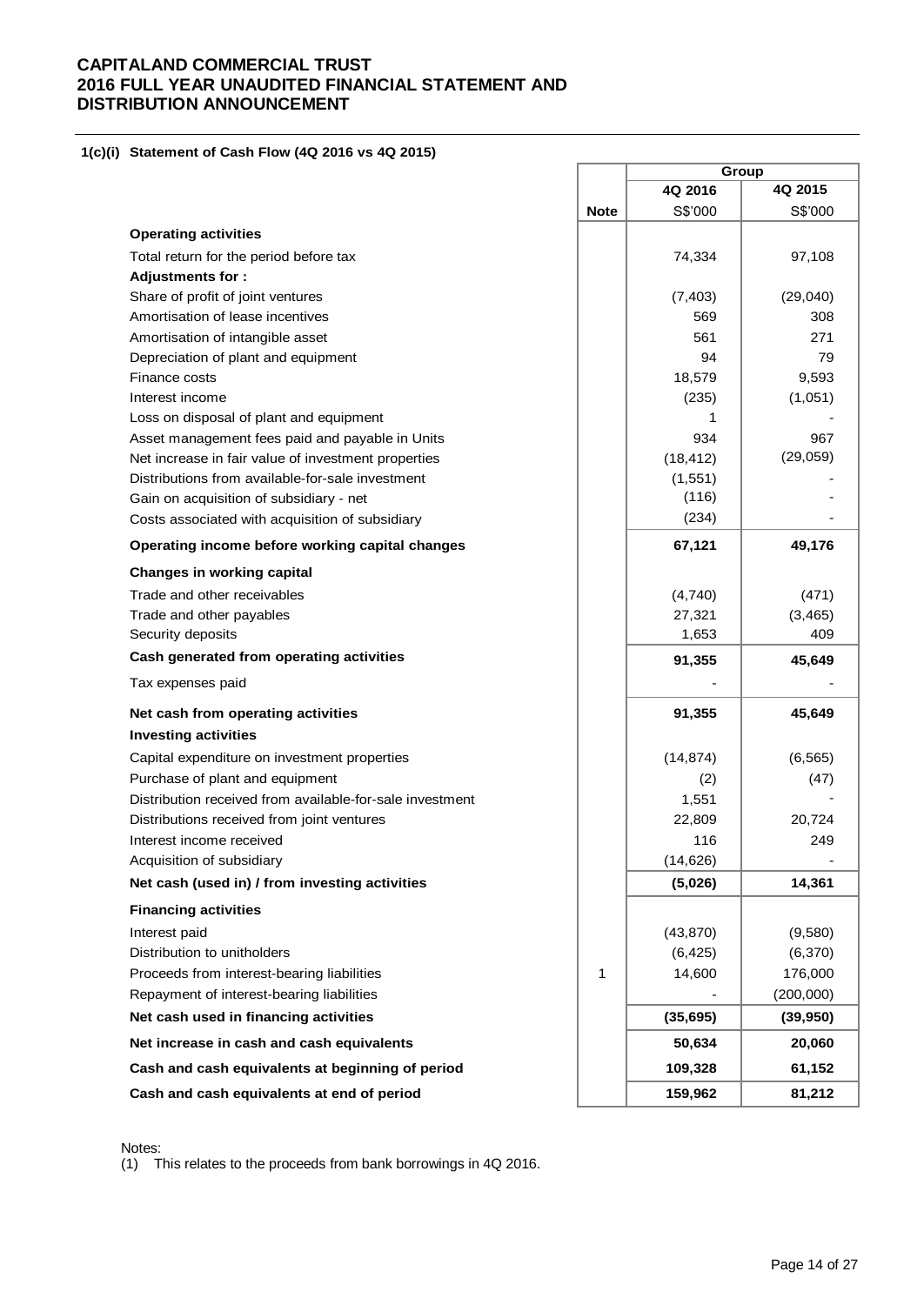**1(c)(ii) Statement of Cash Flow (FY 2016 vs FY 2015)**

|                                                          |             | Group      |            |  |  |
|----------------------------------------------------------|-------------|------------|------------|--|--|
|                                                          | <b>Note</b> | FY 2016    | FY 2015    |  |  |
|                                                          |             | S\$'000    | S\$'000    |  |  |
| <b>Operating activities</b>                              |             |            |            |  |  |
| Total return for the year before tax                     |             | 261,846    | 307,429    |  |  |
| <b>Adjustments for:</b>                                  |             |            |            |  |  |
| Share of profit of associate and joint ventures          |             | (85, 713)  | (97, 330)  |  |  |
| Amortisation of lease incentives                         |             | 1,552      | 1,238      |  |  |
| Amortisation of intangible asset                         |             | 1,330      | 1,406      |  |  |
| Depreciation of plant and equipment                      |             | 339        | 303        |  |  |
| Finance costs                                            |             | 50,064     | 36,032     |  |  |
| Loss on disposal of plant and equipment                  |             | 1          |            |  |  |
| Interest income                                          |             | (3,911)    | (3,979)    |  |  |
| Impairment on available-for-sale investment              |             | 8,916      |            |  |  |
| Asset management fees paid and payable in Units          |             | 3,713      | 3,841      |  |  |
| Net gain in fair value of investment properties          |             | (27, 055)  | (66, 452)  |  |  |
| Dilution loss on investment in associate                 |             |            | 18,903     |  |  |
| Distribution from available-for-sale investment          |             | (4,920)    | (871)      |  |  |
| Loss on acquisition of subsidiary - net                  |             | 2,446      |            |  |  |
| Costs associated with acquisition of subsidiary          |             | 10,701     |            |  |  |
| Foreign exchange loss                                    |             |            | 353        |  |  |
| Operating income before working capital changes          |             | 219,309    | 200,873    |  |  |
| <b>Changes in working capital</b>                        |             |            |            |  |  |
| Trade and other receivables                              |             | (6, 219)   | (2,360)    |  |  |
| Trade and other payables                                 |             | (11, 817)  | (2,329)    |  |  |
| Security deposits                                        |             | 2,111      | 723        |  |  |
| Cash generated from operations                           |             | 203,384    | 196,907    |  |  |
| Tax expenses paid                                        |             | (308)      | (88)       |  |  |
| Net cash generated from operating activities             |             | 203,076    | 196,819    |  |  |
| <b>Investing activities</b>                              |             |            |            |  |  |
| Capital expenditure on investment properties             |             | (17, 108)  | (21, 131)  |  |  |
| Purchase of plant and equipment                          |             | (199)      | (173)      |  |  |
| Distribution received from available-for-sale investment |             | 4,920      | 786        |  |  |
| Distributions received from associate & joint ventures   |             | 90,729     | 87,167     |  |  |
| Interest income received                                 |             | 19,156     | 1,020      |  |  |
| Acquisition of subsidiary                                | 1           | (356, 884) |            |  |  |
| Loan to joint venture                                    |             |            | (4,000)    |  |  |
| Net cash (used in) / from investing activities           |             | (259, 386) | 63,669     |  |  |
| <b>Financing activities</b>                              |             |            |            |  |  |
| Interest paid                                            |             | (71, 536)  | (33, 418)  |  |  |
| Distribution to unitholders                              |             | (257, 054) | (251, 943) |  |  |
| Proceeds from interest-bearing liabilities               | 2           | 738,650    | 490,000    |  |  |
| Repayment of interest-bearing liabilities                | 3           | (275,000)  | (485,000)  |  |  |
| Net cash from / (used in) financing activities           |             | 135,060    | (280, 361) |  |  |
| Net increase / (decrease) in cash and cash equivalents   |             | 78,750     | (19, 873)  |  |  |
| Cash and cash equivalents at beginning of the year       |             | 81,212     | 101,085    |  |  |
| Cash and cash equivalents at end of the year             |             | 159,962    | 81,212     |  |  |

Notes:

(1) The amount comprised of purchase consideration as well as the assumptions of unitholders' loan.

(2) This relates to the proceeds from bank borrowings of S\$561.2 million and issuance of S\$75.0 million and HKD585.0 million fixed rate notes. The HKD585.0 million fixed rate notes have been hedged via cross currency interest rate swaps to notional principal amount of S\$102.5 million at an interest rate of 2.7% per annum.

(3) This relates to the repayment of bank borrowings.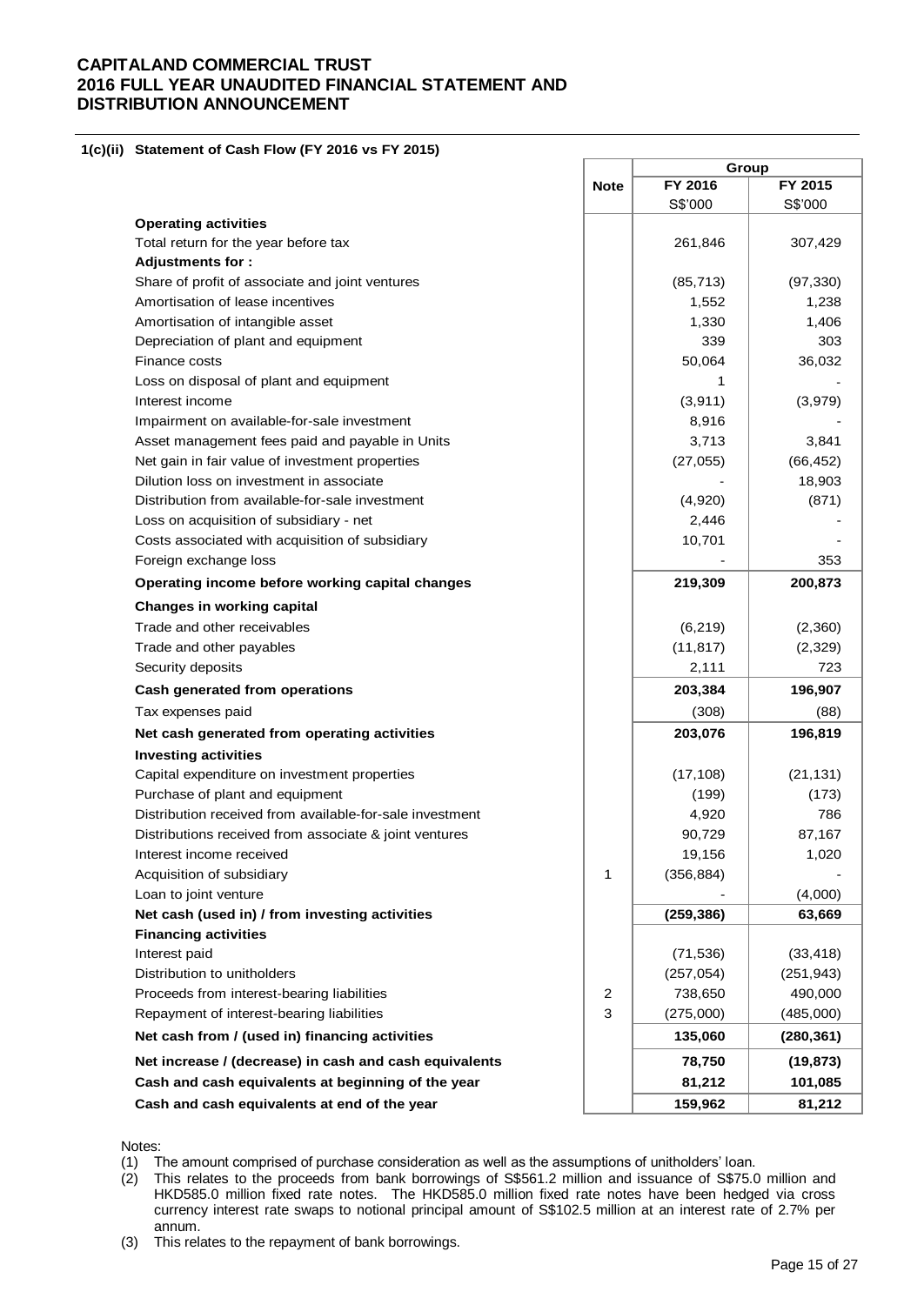## **1(d)(i) Statement of movement in unitholders' funds (4Q 2016 vs 4Q 2015)**

|                                                                     |             | Group     |           | <b>Trust</b> |           |
|---------------------------------------------------------------------|-------------|-----------|-----------|--------------|-----------|
|                                                                     | <b>Note</b> | 4Q 2016   | 4Q 2015   | 4Q 2016      | 4Q 2015   |
|                                                                     |             | S\$'000   | S\$'000   | S\$'000      | S\$'000   |
| Net assets as at beginning of period                                |             | 5,176,634 | 5,136,999 | 4,711,322    | 4,680,881 |
| <b>Operations</b>                                                   |             |           |           |              |           |
| Total return for the period                                         |             | 73,502    | 97,050    | 88,292       | 90,059    |
| Unitholders' transactions                                           |             |           |           |              |           |
| Creation of units:                                                  |             |           |           |              |           |
| - Units issued in respect of RCS Trust's asset management fees      |             | 1,205     | 2,211     | 1,205        | 2,211     |
| - Asset management fee paid and payable in Units                    |             | 1,240     | 956       | 1,240        | 956       |
| Net increase in net assets resulting from unitholders' transactions |             | 2,445     | 3,167     | 2,445        | 3,167     |
| <b>Movement in reserves</b>                                         |             |           |           |              |           |
| - Available-for-sale reserve                                        | 1           | (4,253)   | (2,746)   | (4, 253)     | (2,746)   |
| - Hedging reserves                                                  | 2           | 30,214    | (334)     | 8,737        | (1,018)   |
| Net increase / (decrease) in net assets resulting from movement in  |             | 25,961    | (3,080)   | 4,484        | (3,764)   |
| Net increase in net assets                                          |             | 101,908   | 97,137    | 95,221       | 89,462    |
| Net assets as at end of the period                                  |             | 5,278,542 | 5,234,136 | 4,806,543    | 4,770,343 |

Notes:

- 
- (1) This relates to marked to market movement of MQREIT.<br>(2) The movement in hedging reserves for the Trust relates (2) The movement in hedging reserves for the Trust relates to the fair value changes of the cross currency and interest rate swaps and the revaluation of JPY and HKD notes. Included in movement for the Group was the subsidiary's (MSO Trust) and the Group's share of movement in hedging reserves of the joint ventures.

## **1(d)(ii) Statement of movement in unitholders' funds (FY 2016 vs FY 2015)**

|                                                                     |             | Group      |            | <b>Trust</b> |            |  |
|---------------------------------------------------------------------|-------------|------------|------------|--------------|------------|--|
|                                                                     | <b>Note</b> | FY 2016    | FY 2015    | FY 2016      | FY 2015    |  |
|                                                                     |             | S\$'000    | S\$'000    | S\$'000      | S\$'000    |  |
| Net assets as at beginning of the year                              |             | 5,234,136  | 5,153,488  | 4,770,343    | 4,690,828  |  |
| <b>Operations</b>                                                   |             |            |            |              |            |  |
| Total return for the period                                         |             | 260,623    | 307,280    | 270,255      | 317,187    |  |
| Unitholders' transactions                                           |             |            |            |              |            |  |
| Creation of new units:                                              |             |            |            |              |            |  |
| - Units issued in respect of RCS Trust's asset management fees      |             | 5,813      | 8,846      | 5,813        | 8,846      |  |
| - Asset management fee paid and payable in Units                    |             | 4,680      | 3,800      | 4,680        | 3,800      |  |
| - Acquisition fees paid in Units                                    |             | 8,003      |            | 8,003        |            |  |
| Distributions to unitholders                                        |             | (257, 054) | (251, 943) | (257, 054)   | (251, 943) |  |
| Net decrease in net assets resulting from unitholders' transactions |             | (238, 558) | (239, 297) | (238, 558)   | (239, 297) |  |
| <b>Movement in reserves</b>                                         |             |            |            |              |            |  |
| - Available-for-sale reserve                                        |             | 12,129     | (12, 486)  | 12,129       | (12, 486)  |  |
| - Foreign currency translation reserves                             | 2           |            | 10,010     |              |            |  |
| - Hedging reserves                                                  | 3           | 10,212     | 15,141     | (7,626)      | 14,111     |  |
| Net increase in net assets resulting from movement in reserves      |             | 22,341     | 12,665     | 4,503        | 1,625      |  |
| Net increase in net assets                                          |             | 44,406     | 80,648     | 36,200       | 79,515     |  |
| Net assets as at end of the year                                    |             | 5,278,542  | 5,234,136  | 4,806,543    | 4,770,343  |  |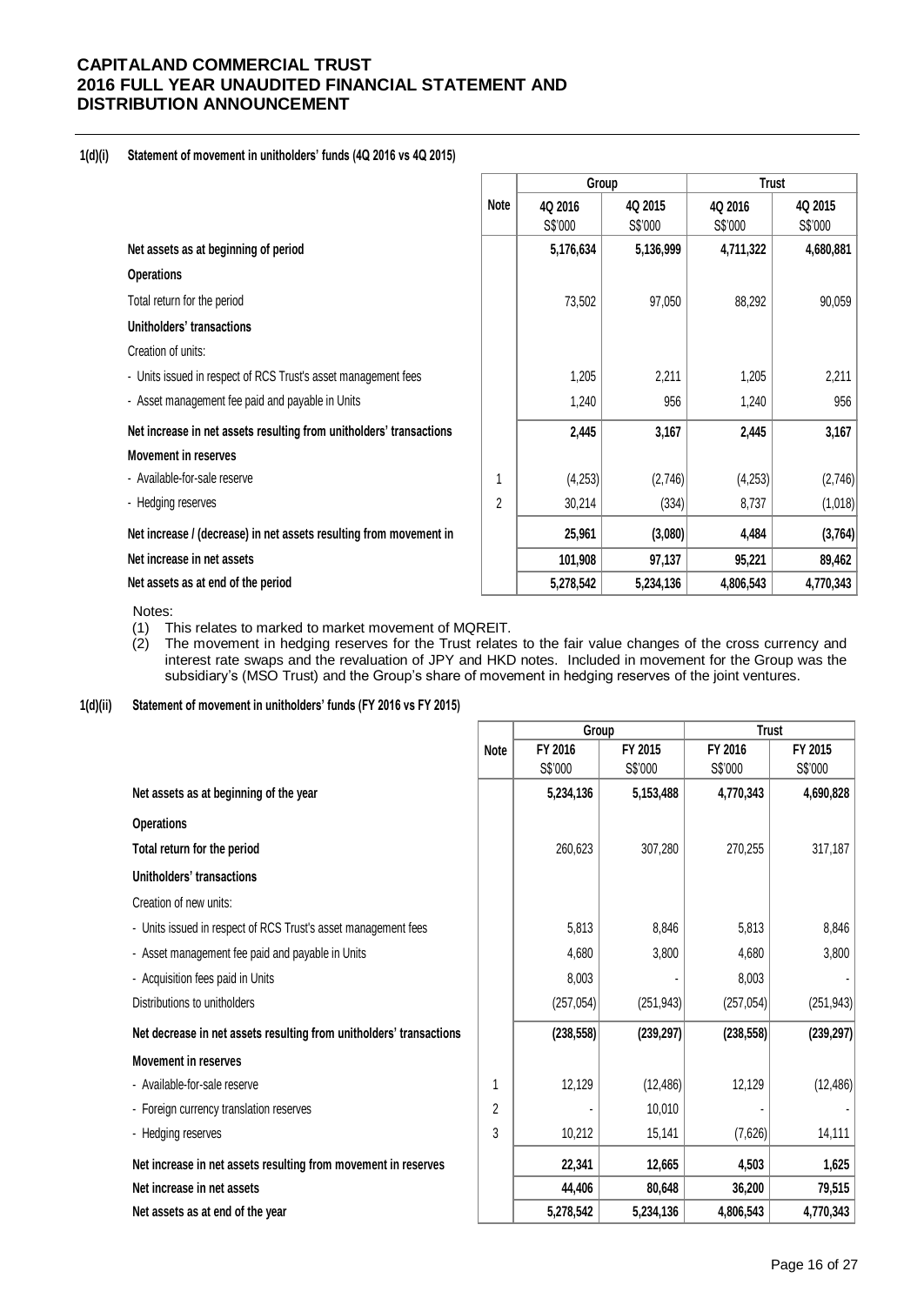#### Notes:

- 1) This relates to marked to market movement of MQREIT. Included in the movement in FY 2016 was the reclassification of S\$8.9 million to the income statement due to the assessment on impairment of this availablefor-sale investment during the year.
- 2) The movement in foreign currency translation reserves in FY 2015 relates to movement in translating CCT's 30% interest in MQREIT, which was denominated in Malaysian Ringgit, when it was classified as an investment in associate.
- 3) The movement in hedging reserves for the Trust relates to the fair value changes of the cross currency and interest rate swaps and the revaluation of JPY and HKD notes. Included in movement for the Group was the subsidiary's (MSO Trust) and the Group's share of movement in hedging reserves of the joint ventures.

## **Convertible Bonds**

| <b>Principal Amount Outstanding</b> | <b>Maturity Date</b> | <b>Conversion Price</b><br>per Unit as at<br>31 Dec 2016 |
|-------------------------------------|----------------------|----------------------------------------------------------|
| <b>CB 2017</b>                      |                      |                                                          |
| S\$175.0 million 2.5 per cent.      | 12 September 2017    | 1.4816                                                   |

Assuming all the CB 2017 were fully converted based on the conversion price, the number of new units to be issued would be 118,115,550, representing 4.0% of the total number of CCT units in issue as at 31 December 2016 (2,963,491,301 Units). In comparison, this was against 113,569,991 Units at the conversion price of S\$1.5409 as at 31 December 2015, representing 3.8% of the total number of CCT units in issue as at 31 December 2015 (2,952,931,319 Units).

## **1(e)(i) Details of any change in the units (4Q 2016 vs 4Q 2015)**

|                                                                                                                                  | <b>Group and Trust</b> |                  |  |
|----------------------------------------------------------------------------------------------------------------------------------|------------------------|------------------|--|
|                                                                                                                                  | 4Q 2016<br>Units       | 4Q 2015<br>Units |  |
| Units in issue as at beginning of period                                                                                         | 2,962,543,658          | 2,950,563,218    |  |
| New Units issued:                                                                                                                |                        |                  |  |
| As payment of asset management fee in relation to RCS Trust (CCT's 60%<br>interest) $(1)$                                        | 755,895                | 1,653,441        |  |
| As payment of asset management fees in relation to Wilkie Edge and<br>One George Street <sup>(1)</sup>                           | 191,748                | 714,660          |  |
| Total issued units as at end of period                                                                                           | 2,963,491,301          | 2,952,931,319    |  |
| Estimated new Units to be issued in 1Q 2017:                                                                                     |                        |                  |  |
| for settlement of the asset management fees in relation to Wilkie Edge and One<br>$\blacksquare$<br>George Street <sup>(2)</sup> | 1,892,225              |                  |  |
| Total Units issued and estimated new Units to be issued                                                                          | 2,965,383,526          | 2,952,931,319    |  |

#### Notes:

- (1) For 4Q 2016, it relates to payment of base component of asset management fees for 3Q 2016. For 4Q 2015, it relates to payment of both base and performance components of asset management fees for 3Q 2015.
- (2) Estimated new Units to be issued in 1Q 2017 for payment of performance component of the asset management fees for FY 2016 and base fees component for 4Q 2016.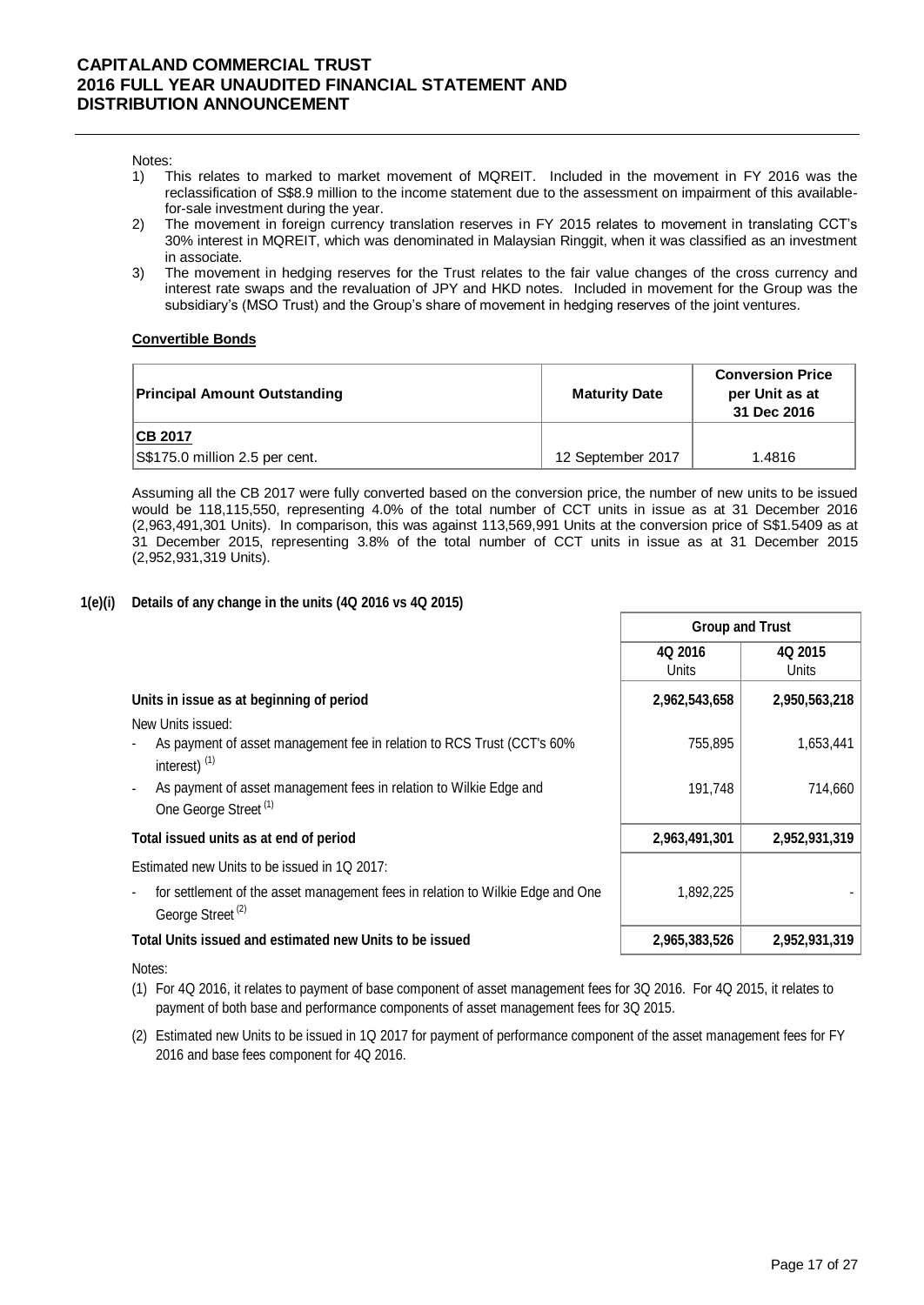## **1(e)(ii) Details of any change in the units (FY 2016 vs FY 2015)**

|                                                                                                               | <b>Group and Trust</b> |                  |  |  |
|---------------------------------------------------------------------------------------------------------------|------------------------|------------------|--|--|
|                                                                                                               | FY 2016<br>Units       | FY 2015<br>Units |  |  |
| Units in issue as at beginning of year                                                                        | 2,952,931,319          | 2,944,849,310    |  |  |
| New Units issued:                                                                                             |                        |                  |  |  |
| As payment of asset management fee in relation to RCS Trust (CCT's 60%<br>interest) $(1)$                     | 4,062,434              | 5,652,478        |  |  |
| As payment of asset management fees in relation                                                               | 1,331,312              | 2,429,531        |  |  |
| to Wilkie Edge and One George Street <sup>(1)</sup>                                                           |                        |                  |  |  |
| Acquisition fees paid in Units <sup>(2)</sup>                                                                 | 5,166,236              |                  |  |  |
| Units in issue as at end of year                                                                              | 2,963,491,301          | 2,952,931,319    |  |  |
| Estimated new Units to be issued in 1Q 2017:                                                                  |                        |                  |  |  |
| in settlement of the asset management fees in relation to Wilkie Edge and One<br>George Street <sup>(3)</sup> | 1,892,225              |                  |  |  |
| Total Units issued and estimated new Units to be issued:                                                      | 2,965,383,526          | 2,952,931,319    |  |  |

#### Notes:

- (1) For FY 2016, it relates to payment of asset management fees for 4Q 2015 (base and performance components) as well as payment of base component of asset management fees from January to September 2016. For FY 2015, it relates to payment of both base and performance components of asset management fees for 4Q 2014 and for the periods from January to September 2015.
- (2) This relates to the acquisition fees for 60% units in MSO Trust.
- (3) Estimated new Units to be issued in 1Q 2017 for payment of performance fees component of the asset management fees for FY 2016 and base fee component for 4Q 2016.

## **2 Whether the figures have been audited or reviewed, and in accordance with which auditing standard or practice**

The figures have not been audited nor reviewed by our auditors.

**3 Where the figures have been audited or reviewed, the auditors' report (including any qualifications or emphasis of matter)**

Not applicable.

#### **4 Whether the same accounting policies and methods of computation as in the issuer's most recent audited annual financial statements have been applied**

The accounting policies and methods of computation applied in the financial statements for the current reporting period are consistent with the audited financial statements for the year ended 31 December 2015.

### **5 If there are any changes in the accounting policies and methods of computation, including any required by an accounting standard, what has changed, as well as the reasons for, and the effect of, the change**

Nil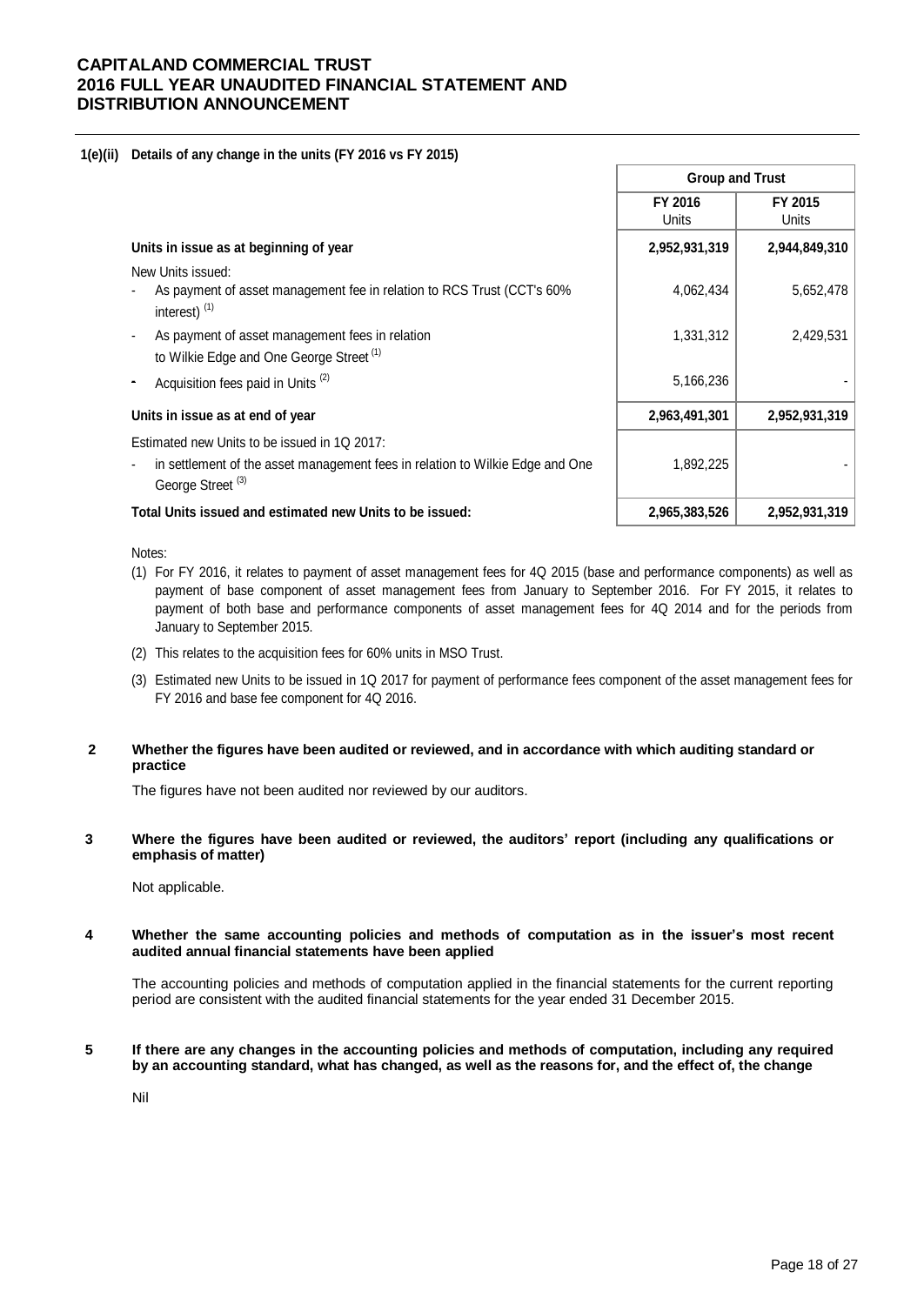**6 Earnings per unit ("EPU") and distribution per unit ("DPU") for the financial period**

## **EPU (4Q 2016 vs 4Q 2015)**

|                                                                              |             | Group         |               | <b>Trust</b>  |                   |
|------------------------------------------------------------------------------|-------------|---------------|---------------|---------------|-------------------|
|                                                                              | <b>Note</b> | 4Q 2016       | 4Q 2015       | 4Q 2016       | 4Q 2015           |
| <b>Basic EPU</b><br>Weighted average number of Units in issue                |             | 2,963,183,148 | 2,952,107,632 | 2,963,183,148 | 2,952,107,632     |
| Based on weighted average number of Units<br>in issue                        |             | 2.48c         | 3.29c         | 2.98c         | 3.05 <sub>c</sub> |
| <b>Diluted EPU</b><br>Weighted average number of Units in issue<br>(diluted) |             | 3,086,836,138 | 3,065,677,623 | 3,086,824,976 | 3,065,677,623     |
| Based on weighted average number of Units<br>in issue (diluted)              | 2           | 2.43c         | 3.22c         | 2.91c         | 2.99c             |

## **EPU (FY 2016 vs FY 2015)**

|                                                                              |             | Group         |               | <b>Trust</b>  |                    |
|------------------------------------------------------------------------------|-------------|---------------|---------------|---------------|--------------------|
|                                                                              | <b>Note</b> | FY 2016       | FY 2015       | FY 2016       | FY 2015            |
| <b>Basic EPU</b><br>Weighted average number of Units in issue                |             | 2,957,951,214 | 2,948,985,161 | 2,957,951,214 | 2,948,985,161      |
| Based on weighted average number of Units<br>in issue                        | 1           | 8.81c         | 10.42c        | 9.14c         | 10.76c             |
| <b>Diluted EPU</b><br>Weighted average number of Units in issue<br>(diluted) |             | 3,081,612,560 | 3,062,555,152 | 3,081,609,747 | 3,062,555,152      |
| Based on weighted average number of Units<br>in issue (diluted)              | 2           | 8.67c         | 10.24c        | 8.98c         | 10.57 <sub>¢</sub> |

Notes:

- (1) In computing the basic EPU, total return for the period after tax and the weighted average number of Units outstanding during the period were used.
- (2) In computing the diluted EPU, the total return for the period after tax and the weighted average number of Units outstanding during the period were adjusted for the effects of all dilutive potential Units arising from the assumed conversion of the outstanding convertible bonds to Units and assumed issuance of Units for the payment of unpaid asset management fees.

## **Distribution per unit ("DPU")**

In computing 4Q 2016 and FY 2016 DPU, the number of Units as at 31 December 2016 was used for the computation.

|                          | <b>Note</b> | 4Q 2016           | 4Q 2015           | FY 2016           | FY 2015       |  |
|--------------------------|-------------|-------------------|-------------------|-------------------|---------------|--|
| Number of Units in issue |             | 2,963,491,301     | 2,952,931,319     | 2,963,491,301     | 2,952,931,319 |  |
| DPU for period           |             | 2.39 <sub>¢</sub> | 2.17 <sub>c</sub> | 9.08 <sub>c</sub> | 8.62c         |  |

Note:

(1) The estimated DPU for 4Q 2016 and FY 2016 were computed on the basis that none of the CB 2017 is converted into Units. Accordingly, the actual quantum of DPU may differ if any of the CB 2017 is converted into Units on or before books closure date.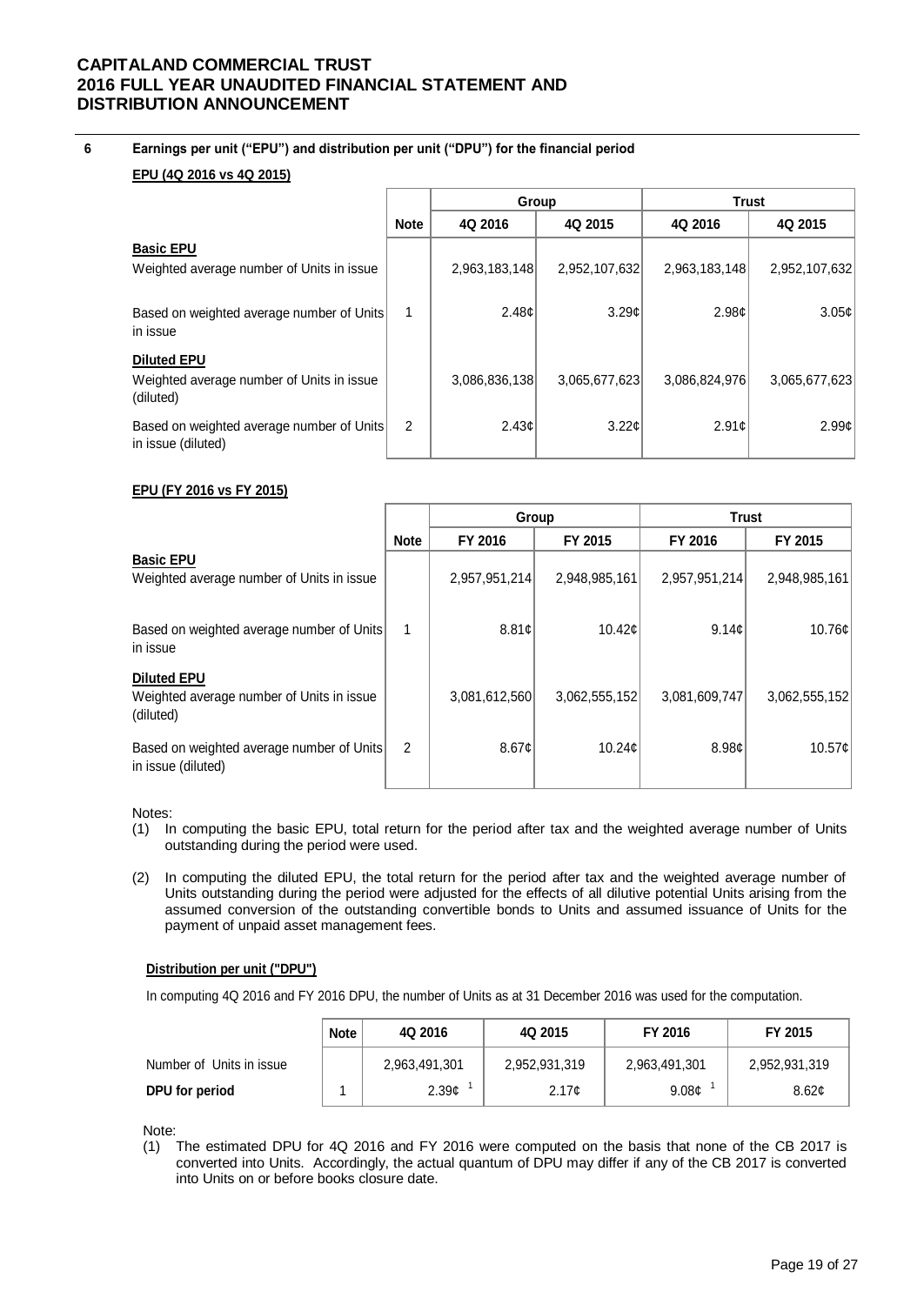#### **7 Net asset value ("NAV") / Net tangible asset ("NTA") per Unit based on Units in issue at the end of the period.**

|                                                                                    |      | Group         |               | <b>Trust</b>  |               |
|------------------------------------------------------------------------------------|------|---------------|---------------|---------------|---------------|
|                                                                                    | Note | 31 Dec 2016   | 31 Dec 2015   | 31 Dec 2016   | 31 Dec 2015   |
| Number of Units in issue at end of the period                                      |      | 2,963,491,301 | 2,952,931,319 | 2,963,491,301 | 2,952,931,319 |
| NAV (S\$'000)                                                                      |      | 5,278,542     | 5,234,136     | 4,806,543     | 4,770,343     |
| NTA (S\$'000)                                                                      |      | 5,276,456     | 5,230,720     | 4,804,457     | 4,766,927     |
| NAV per Unit                                                                       |      | \$1.78        | \$1.77        | \$1.62        | \$1.62        |
| NTA per Unit                                                                       |      | \$1.78        | \$1.77        | \$1.62        | \$1.61        |
| Adjusted NAV / NTA per Unit (excluding the<br>distributable income to unitholders) |      | \$1.73        | \$1.73        | \$1.57        | \$1.57        |

Note:

(1) NAV and NTA per Unit was computed based on NAV and NTA over the number of Units in issue as at end of the period respectively.

## **8 Review of the performance**

| 4Q 2016<br>4Q 2015<br>Change<br>FY 2016<br>FY 2015<br>Change<br><b>Statement of Total Return</b><br>S\$'000<br>S\$'000<br>S\$'000<br>$\%$<br>S\$'000<br>$\%$<br>32.7<br>9.3<br>89,726<br>67,599<br>298,577<br>273,219<br>Gross revenue<br>23.5<br>11.3<br>(18, 956)<br>(15, 345)<br>(67, 300)<br>(60, 467)<br>Property operating expenses<br>70,770<br>35.4<br>231,277<br>8.7<br>52,254<br>212,752<br>Net property income<br>235<br>1,051<br>Interest income<br>(77.6)<br>3,911<br>(1.7)<br>3,979<br><b>NM</b><br>Investment income<br>1,551<br>4,920<br>871<br><b>NM</b><br>$\blacksquare$<br><b>NM</b><br>Amortisation of intangible asset<br>(561)<br>(271)<br>(1, 330)<br>(1,406)<br>(5.4) |                                                 | Group |  |  |           |  |           |
|------------------------------------------------------------------------------------------------------------------------------------------------------------------------------------------------------------------------------------------------------------------------------------------------------------------------------------------------------------------------------------------------------------------------------------------------------------------------------------------------------------------------------------------------------------------------------------------------------------------------------------------------------------------------------------------------|-------------------------------------------------|-------|--|--|-----------|--|-----------|
|                                                                                                                                                                                                                                                                                                                                                                                                                                                                                                                                                                                                                                                                                                |                                                 |       |  |  |           |  |           |
|                                                                                                                                                                                                                                                                                                                                                                                                                                                                                                                                                                                                                                                                                                |                                                 |       |  |  |           |  |           |
|                                                                                                                                                                                                                                                                                                                                                                                                                                                                                                                                                                                                                                                                                                |                                                 |       |  |  |           |  |           |
|                                                                                                                                                                                                                                                                                                                                                                                                                                                                                                                                                                                                                                                                                                |                                                 |       |  |  |           |  |           |
|                                                                                                                                                                                                                                                                                                                                                                                                                                                                                                                                                                                                                                                                                                |                                                 |       |  |  |           |  |           |
|                                                                                                                                                                                                                                                                                                                                                                                                                                                                                                                                                                                                                                                                                                |                                                 |       |  |  |           |  |           |
|                                                                                                                                                                                                                                                                                                                                                                                                                                                                                                                                                                                                                                                                                                |                                                 |       |  |  |           |  |           |
|                                                                                                                                                                                                                                                                                                                                                                                                                                                                                                                                                                                                                                                                                                |                                                 |       |  |  |           |  |           |
|                                                                                                                                                                                                                                                                                                                                                                                                                                                                                                                                                                                                                                                                                                | Costs associated with acquisition of subsidiary | 234   |  |  | (10, 701) |  | <b>NM</b> |
| Asset management fees:                                                                                                                                                                                                                                                                                                                                                                                                                                                                                                                                                                                                                                                                         |                                                 |       |  |  |           |  |           |
| - Base fees<br>(1,762)<br>33.0<br>14.1<br>(1, 325)<br>(5, 854)<br>(5, 131)                                                                                                                                                                                                                                                                                                                                                                                                                                                                                                                                                                                                                     |                                                 |       |  |  |           |  |           |
| 28.9<br>(0.2)<br>- Performance fees<br>(2,883)<br>(2, 237)<br>(9, 288)<br>(9,307)                                                                                                                                                                                                                                                                                                                                                                                                                                                                                                                                                                                                              |                                                 |       |  |  |           |  |           |
| (602)<br>(870)<br>(30.8)<br>(23.5)<br>Trust expenses<br>(2, 431)<br>(3, 176)                                                                                                                                                                                                                                                                                                                                                                                                                                                                                                                                                                                                                   |                                                 |       |  |  |           |  |           |
| 38.9<br>(18, 579)<br>93.7<br>(36, 032)<br>Finance costs<br>(9, 593)<br>(50,064)                                                                                                                                                                                                                                                                                                                                                                                                                                                                                                                                                                                                                |                                                 |       |  |  |           |  |           |
| 24.1<br>Net income before share of profit of associate and joint ventures<br>48,403<br>(1.3)<br>39,009<br>160,440<br>162,550                                                                                                                                                                                                                                                                                                                                                                                                                                                                                                                                                                   |                                                 |       |  |  |           |  |           |
| Share of profit (net of tax) of:                                                                                                                                                                                                                                                                                                                                                                                                                                                                                                                                                                                                                                                               |                                                 |       |  |  |           |  |           |
| 1,820<br><b>NM</b><br>- Associate<br>ä,                                                                                                                                                                                                                                                                                                                                                                                                                                                                                                                                                                                                                                                        |                                                 |       |  |  |           |  |           |
| 7,403<br>85,713<br>(10.3)<br>- Joint ventures<br>29,040<br>(74.5)<br>95,510                                                                                                                                                                                                                                                                                                                                                                                                                                                                                                                                                                                                                    |                                                 |       |  |  |           |  |           |
| Net income<br>55,806<br>68,049<br>(18.0)<br>246,153<br>259,880<br>(5.3)                                                                                                                                                                                                                                                                                                                                                                                                                                                                                                                                                                                                                        |                                                 |       |  |  |           |  |           |
| Dilution loss on investment in associate<br><b>NM</b><br>(18, 903)                                                                                                                                                                                                                                                                                                                                                                                                                                                                                                                                                                                                                             |                                                 |       |  |  |           |  |           |
| Impairment on available-for-sale investment<br>(8,916)<br>NM                                                                                                                                                                                                                                                                                                                                                                                                                                                                                                                                                                                                                                   |                                                 |       |  |  |           |  |           |
| 116<br><b>NM</b><br><b>NM</b><br>Gain / (Loss) on acquisition of subsidiary - net<br>(2, 446)                                                                                                                                                                                                                                                                                                                                                                                                                                                                                                                                                                                                  |                                                 |       |  |  |           |  |           |
| Net gain in fair value of investment properties<br>18,412<br>(59.3)<br>29,059<br>27,055<br>66,452                                                                                                                                                                                                                                                                                                                                                                                                                                                                                                                                                                                              |                                                 |       |  |  |           |  |           |
| 74,334<br>Total return for the period before tax<br>97,108<br>(23.5)<br>261,846<br>307,429<br>(14.8)                                                                                                                                                                                                                                                                                                                                                                                                                                                                                                                                                                                           |                                                 |       |  |  |           |  |           |
| (832)<br><b>NM</b><br><b>NM</b><br>(58)<br>(1,223)<br>(149)<br>Tax expense                                                                                                                                                                                                                                                                                                                                                                                                                                                                                                                                                                                                                     |                                                 |       |  |  |           |  |           |
| 73,502<br>97,050<br>(24.3)<br>(15.2)<br>Total return for the period after tax<br>260,623<br>307,280                                                                                                                                                                                                                                                                                                                                                                                                                                                                                                                                                                                            |                                                 |       |  |  |           |  |           |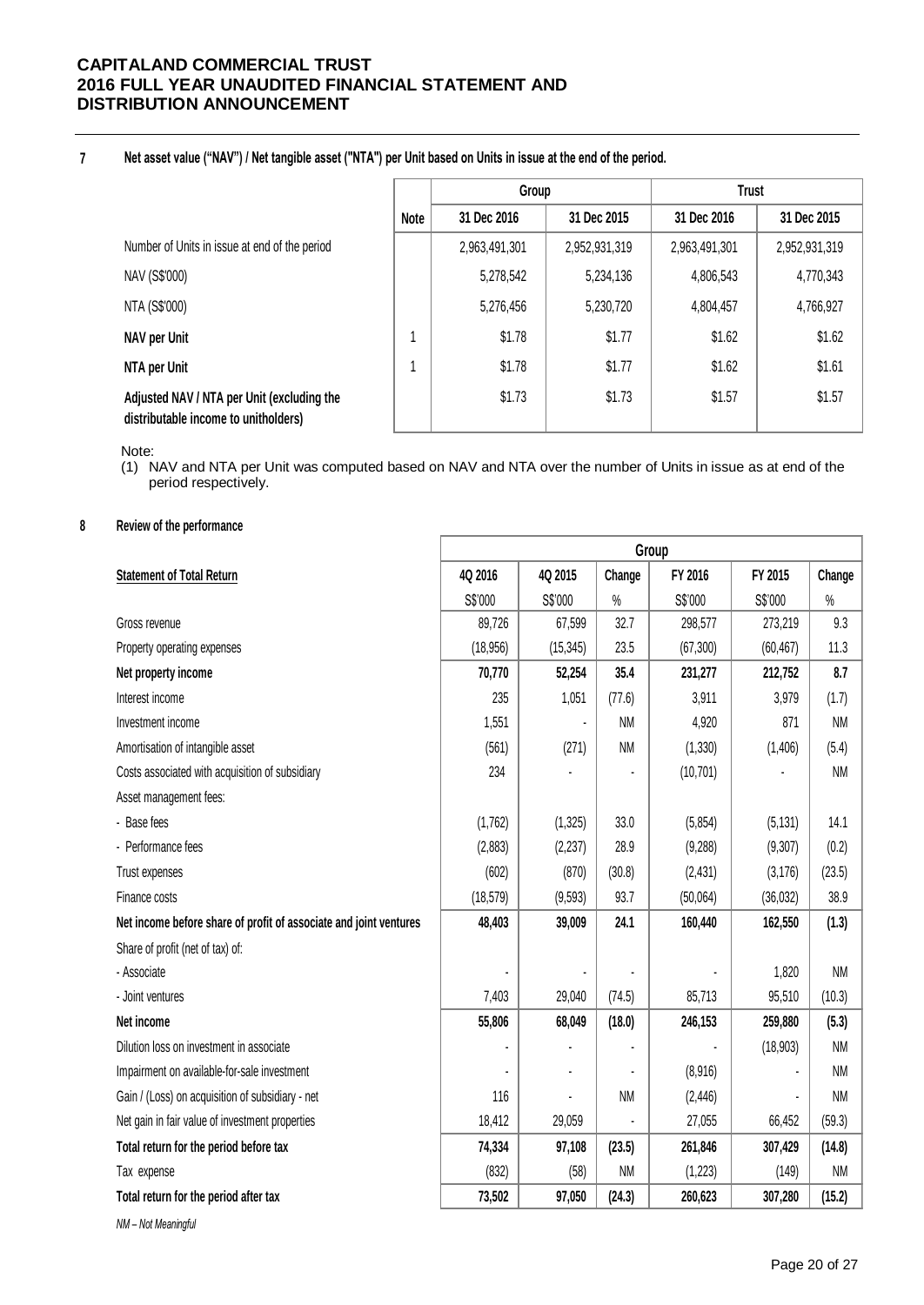|                                                                   | Group   |         |           |                   |         |           |  |  |
|-------------------------------------------------------------------|---------|---------|-----------|-------------------|---------|-----------|--|--|
|                                                                   | 4Q 2016 | 4Q 2015 | Change    | FY 2016           | FY 2015 | Change    |  |  |
|                                                                   | S\$'000 | S\$'000 | $\%$      | S\$'000           | S\$'000 | $\%$      |  |  |
| <b>Distribution Statement</b>                                     |         |         |           |                   |         |           |  |  |
| Net income before share of profit of associate and joint ventures | 48,403  | 39,009  | 24.1      | 160,440           | 162,550 | (1.3)     |  |  |
| Net tax and other adjustments                                     | (547)   | 2,809   | <b>NM</b> | 15,142            | 6,774   | <b>NM</b> |  |  |
| Tax-exempt income distribution                                    |         | 296     | <b>NM</b> |                   | 296     | <b>NM</b> |  |  |
| Distribution from joint ventures                                  | 22,952  | 22,013  | 4.3       | 93,455            | 84,835  | 10.2      |  |  |
| Distributable income to unitholders                               | 70,808  | 64,127  | 10.4      | 269,037           | 254,455 | 5.7       |  |  |
| DPU for the period                                                | 2.39c   | 2.17c   | 10.1      | 9.08c             | 8.62c   | 5.3       |  |  |
| Annualised                                                        | 9.51c   | 8.61c   | 10.5      | 9.08 <sub>c</sub> | 8.62c   | 5.3       |  |  |

*NM – Not Meaningful*

## **Review of CCT Group's performance 4Q 2016 vs 4Q 2015**

- a) Gross revenue for 4Q 2016 was S\$89.7 million, an increase of S\$22.1 million or 32.7% over 4Q 2015. The increase was mainly due to contribution from CapitaGreen which was acquired on 31 August 2016 as well as higher revenue from Capital Tower. However, the increase was offset by lower revenue from most of the other properties in CCT portfolio.
- b) Property operating expenses for 4Q 2016 were S\$19.0 million, an increase of S\$3.6 million or 23.5% from 4Q 2015. The increase was mainly due to the consolidation of property expenses of CapitaGreen.
- c) Amortisation expense of S\$0.6 million for 4Q 2016 relates to the amortisation of intangible asset, which was S\$0.3 million or 107.0% higher than 4Q 2015 due to more yield stabilization sum required for Twenty Anson. Amortisation expense does not affect distributable income.
- d) Trust expenses in 4Q 2016 of S\$0.6 million were lower than 4Q 2015 by S\$0.3 million or 30.8% mainly due to lower professional fees and unitholders expenses.
- e) Finance costs of S\$18.6 million for 4Q 2016 were S\$9.0 million or 93.7% higher than the same quarter last year. Consolidation of MSO Trust's finance costs of S\$7.5 million accounted for the bulk of the increase while increased borrowings for the acquisition of 60% interest in MSO Trust (holds CapitaGreen) also resulted in higher finance costs.
- f) Share of profit of joint ventures for 4Q 2016 relates to CCT's 60% interest in RCS Trust.
- g) The distributable income to unitholders of S\$70.8 million for 4Q 2016 was S\$6.7 million or 10.4% higher than that of 4Q 2015. The bulk of the increase was contributed by MSO Trust (holds CapitaGreen).

#### **Review of CCT Group's performance FY 2016 vs FY 2015**

- h) Gross revenue for FY 2016 was S\$298.6 million, an increase of S\$25.4 million or 9.3% from FY 2015. The increase was mainly due to contribution of S\$28.6 million from CapitaGreen and higher revenue from Six Battery Road, Twenty Anson and Bugis Village. The increase was offset by lower revenue from the other properties in CCT portfolio.
- i) Property operating expenses for FY 2016 of S\$67.3 million were higher than FY 2015 by S\$6.8 million or 11.3%. The increase was mainly due to consolidation of property expenses of CapitaGreen of S\$5.3 million following completion of remaining 60% interest in MSO Trust on 31 August 2016 as well as higher leasing commission, property reimbursement expenses, maintenance and repairs.
- j) Amortisation expense relates to the amortisation of intangible asset. The amount for FY 2016 of S\$1.3 million was lower than FY 2015 of S\$1.4 million due to less yield stabilization sum required for Twenty Anson. Amortisation expense does not affect distributable income.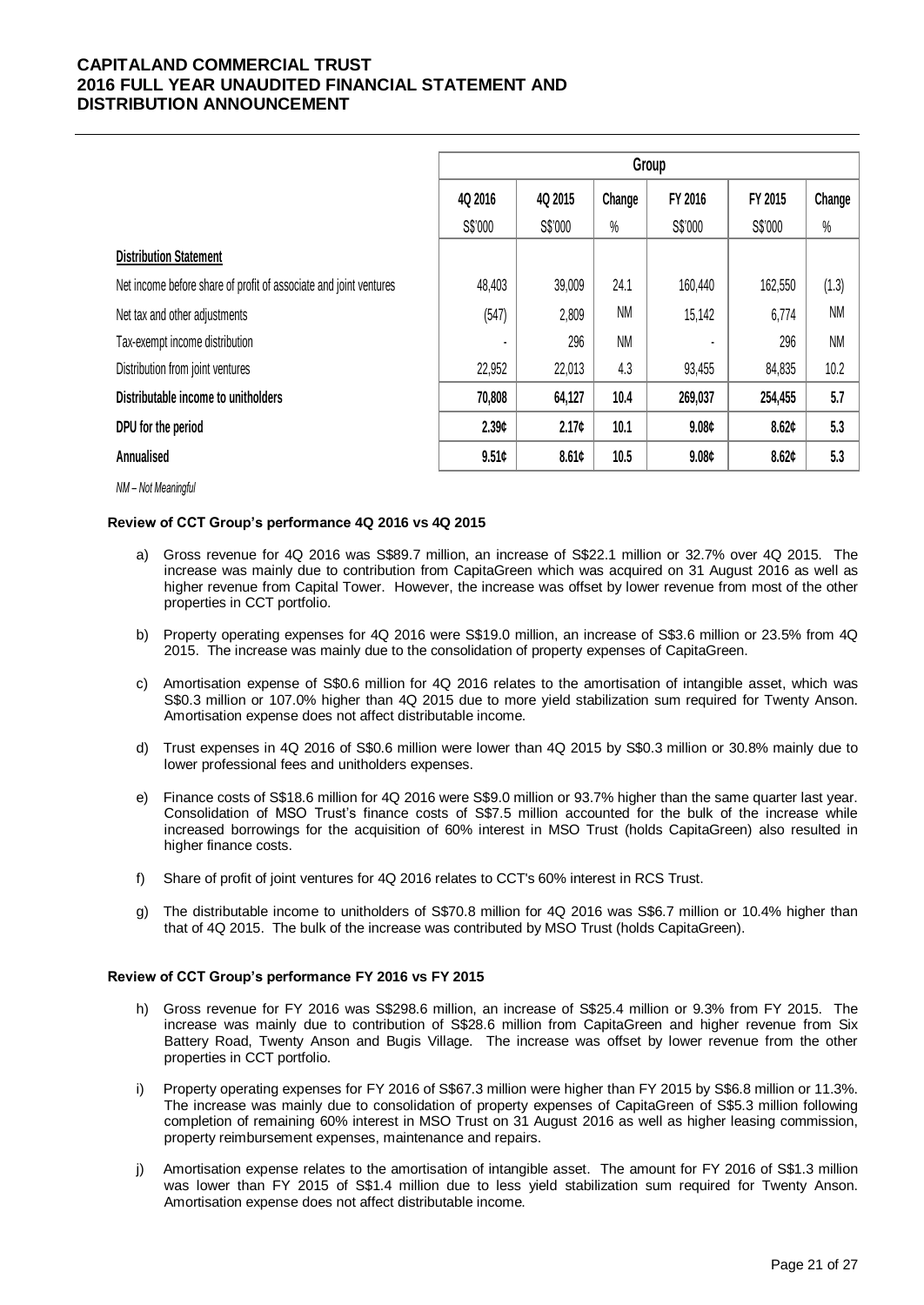- k) Costs associated with acquisition of subsidiary relates mainly to acquisition fees incurred in respect of the acquisition of 60% units in MSO Trust, professional fees and other cost relating to the acquisition.
- l) Trust expenses in FY 2016 of S\$2.4 million were lower than FY 2015 by S\$0.7 million or 23.5% mainly due to lower professional fees and unitholders expenses.
- m) Finance costs for FY 2016 were S\$50.1 million, an increase of S\$14.0 million or 38.9% higher from FY 2016. The increase in finance costs was due to higher borrowings incurred for the acquisition of 60% units in MSO Trust (holds CapitaGreen) as well as the consolidation of MSO Trust's finance costs of S\$9.9 million.
- n) Share of profit of joint ventures for FY 2016 relates to CCT's 60% interest in RCS Trust and 40% interest in MSO Trust (MSO Trust's share of profit was for the periods from January to August 2016).
- o) The distributable income to unitholders in FY 2016 of S\$269.0 million was S\$14.6 million or 5.7% higher than FY 2015 of S\$254.5 million. The bulk of the increase was contributed by MSO Trust (holds CapitaGreen).

### **9 Variance from Previous Forecast / Prospect Statement**

|                                                                   | <b>Note</b>    | Group         |                 |           |  |
|-------------------------------------------------------------------|----------------|---------------|-----------------|-----------|--|
|                                                                   | $\mathbf{1}$   | <b>Actual</b> | <b>Forecast</b> |           |  |
| <b>Statement of Total Return and distribution statement</b>       |                | 4Q 2016       | 4Q 2016         | Change    |  |
|                                                                   |                | S\$'000       | S\$'000         | $\%$      |  |
| Gross revenue                                                     |                | 89,726        | 90,007          | (0.3)     |  |
| Property operating expenses                                       | $\overline{2}$ | (18, 956)     | (22,028)        | (13.9)    |  |
| Net property income                                               |                | 70,770        | 67,979          | 4.1       |  |
| Interest income                                                   |                | 235           | 88              | <b>NM</b> |  |
| Investment income                                                 |                | 1,551         |                 | <b>NM</b> |  |
| Amortisation of intangible asset                                  |                | (561)         | (517)           | 8.5       |  |
| Costs associated with acquisition of subsidiary                   | 3              | 234           | (11, 103)       | <b>NM</b> |  |
| Asset management fees:                                            |                |               |                 |           |  |
| - Base fees                                                       |                | (1,762)       | (1,792)         | (1.7)     |  |
| - Performance fees                                                |                | (2,883)       | (2, 412)        | 19.5      |  |
| Trust expenses                                                    |                | (602)         | (242)           | <b>NM</b> |  |
| Finance costs                                                     |                | (18, 579)     | (20, 966)       | (11.4)    |  |
| Net income before share of profit of associate and joint ventures |                | 48,403        | 31,035          | 56.0      |  |
| Share of profit (net of tax) of:                                  |                |               |                 |           |  |
| - Joint venture                                                   | 4              | 7,403         | 17,265          | (57.1)    |  |
| Net income                                                        |                | 55,806        | 48,300          | 15.5      |  |
| Gain on acquisition of subsidiary - net                           |                | 116           |                 | <b>NM</b> |  |
| Net gain in fair value of investment properties                   | 5              | 18,412        |                 |           |  |
| Total return for the period before tax                            |                | 74,334        | 48,300          | 53.9      |  |
| Tax expense                                                       |                | (832)         | (88)            | <b>NM</b> |  |
| Total return for the period after tax                             |                | 73,502        | 48,212          | 52.5      |  |
| <b>Distribution Statement</b>                                     |                |               |                 |           |  |
| Net income before share of profit of associate and joint ventures |                | 48,403        | 31,035          | 56.0      |  |
| Net tax and other adjustments                                     |                | (547)         | 14,528          | <b>NM</b> |  |
| Distribution from joint ventures                                  |                | 22,952        | 20,943          | 9.6       |  |
| Distributable income to unitholders                               | 6              | 70,808        | 66,506          | 6.5       |  |
| DPU for the period                                                | 6              | 2.39c         | 2.24c           | 6.7       |  |
| Annualised                                                        |                | 9.51c         | 8.91c           | 6.7       |  |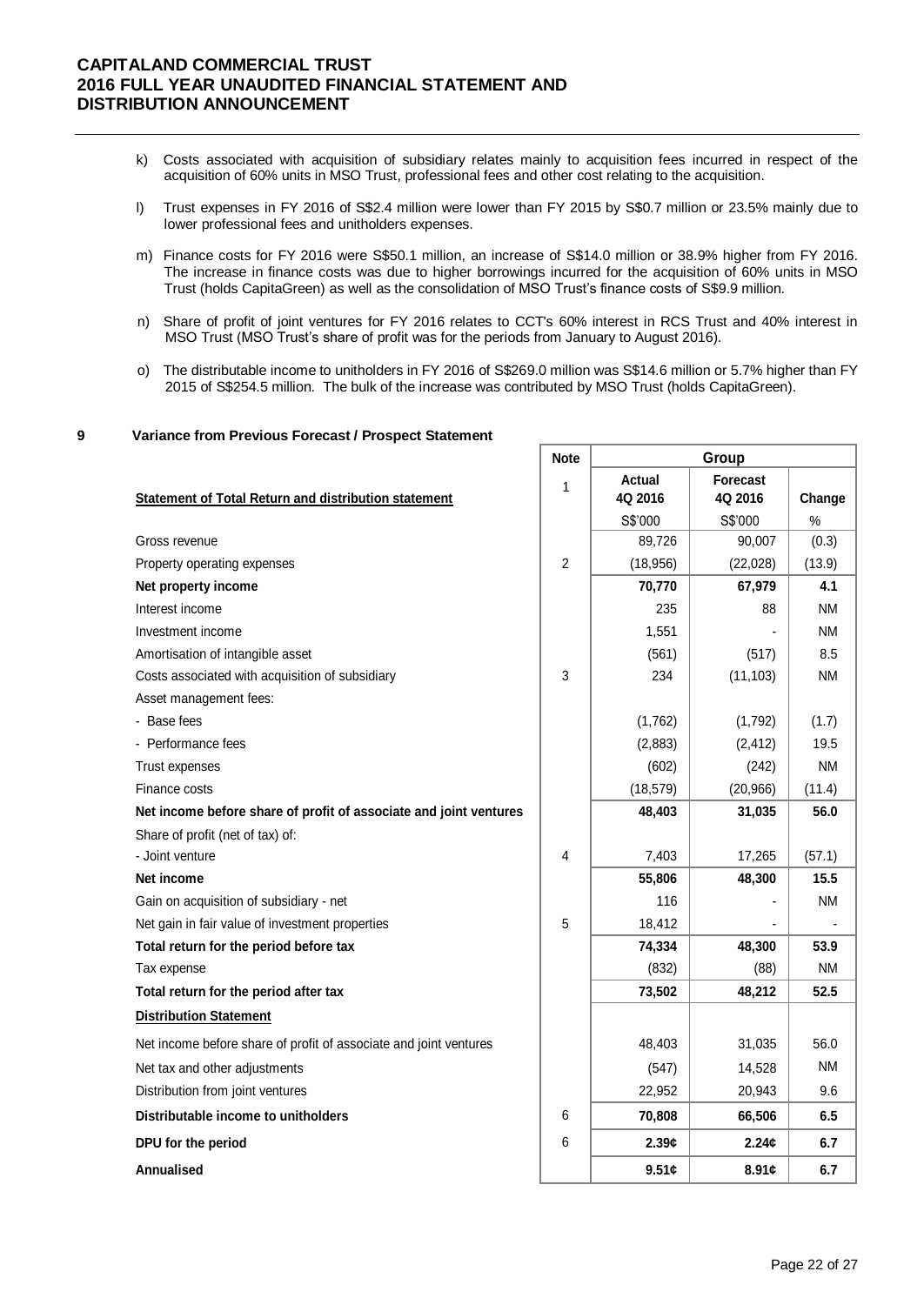Notes:

.

- (1) The forecast was based on CCT's circular dated 21 June 2016 in relation to the proposed acquisition of 50% and 10% interests in MSO Trust from CapitaLand Limited and Mitsubishi Estate Asia respectively.
- (2) Property operating expenses in 4Q 2016 were lower than forecast due to lower property tax, utilities and a oneoff reversal of marketing commission at CapitaGreen of S\$1.8 million.
- (3) The cost associated with acquisition of subsidiary was recognized in 3Q 2016 and the excess provision was reversed in 4Q 2016.
- (4) The lower share of profit of joint venture in 4Q 2016 was due to S\$12.1 million net loss in fair value of investment property of joint venture.
- (5) Net gain in fair value of investment properties were not included in the forecast.
- (6) Higher distributable income to unitholders was mainly due to higher distributions from MSO Trust and RCS Trust.

#### **10 Commentary on the competitive conditions of the industry in which the group operates and any known factors or events that may affect the group in the next reporting period and the next 12 months**

CCT's distributable income for 4Q 2016 of S\$70.8 million increased by 10.4% from that of 4Q 2015. The increase arose from better performance of gross revenue of S\$89.7 million and net property income of S\$70.8 million which grew by 32.7% and 35.4% respectively from 4Q 2015. The strong growth in revenue and net property income was attributed mainly to CapitaGreen's contribution to CCT Group's revenue and net property income following the completion of the acquisition of the remaining 60% interest on 31 August 2016. Higher distributions from RCS Trust that holds Raffles City Singapore also added to the sterling performance.

The completion of CapitaGreen's acquisition has given CCT's DPU a boost this quarter and will continue to contribute to CCT Group's performance. It has also significantly contributed to the enlargement of the Trust's deposited property value, which increased by 13.5% to S\$8.8 billion as at 31 December 2016. The redevelopment of CapitaGreen is a testament to CCT's successful execution of portfolio reconstitution strategy which has resulted in sustainable value creation for the Trust.

The Manager has announced the intention to redevelop Golden Shoe Car Park into a Grade A commercial development with gross floor area of approximately one million square feet that is expected to generate long-term value to unitholders. The redevelopment is subject to authorities' approval for the conversion of the current zoning of "transport" to "commercial", the differential premium payable and financial feasibility. The operation of GSCP car park and commercial space is expected to cease by 31 July 2017.

The Manager has appointed Cushman & Wakefield to conduct an Expression of Interest ("EOI") exercise for the proposed sale of Wilkie Edge. There is no certainty that the sale will materialize. The non-binding EOI closes on 19 January 2017 and the Manager will then evaluate all options, which may or may not result in the sale of Wilkie Edge.

Despite market headwinds, CCT's portfolio has remained resilient with 97.1% occupancy rate which is higher than core central business district ("Core CBD") market occupancy rate of 95.8% in 4Q 2016. With proactive leasing efforts, only about 6% of leases by occupied office net lettable area are due for renewal in 2017. We will continue with our proactive efforts to attract and retain tenants to mitigate leasing risk.

CCT has S\$175.0 million of convertible bonds that will mature on 12 September 2017. The current conversion price is S\$1.4816 per unit. The conversion price will be revised lower after the payment of 2H 2016 distributable income. The indicative adjusted conversion price will be S\$1.4265 per unit. The adjustment to the conversion price will take effect on 27 February 2017, being the date on which the distribution will be paid to CCT unitholders. On a pro-forma basis, assuming the conversion took place before the books closure date and assuming no interest savings, the 2H 2016 DPU would be reduced by 0.18 cents, representing about 4% decline in DPU. On the other hand, the aggregate leverage would improve from 37.8% to 35.8%. The Manager will continue to monitor and evaluate various options in relation to the convertible bonds nearer the maturity date.

CCT has a cumulative amount of retained net tax-exempt income of S\$20.4 million, largely from MQREIT's preceding distributions. This amount translates to S\$0.68 cents per unit as at 31 December 2016. The Manager will evaluate various options for the utilization of total amount of tax-exempt income retained, including for capital expenditure or future distributions to unitholders.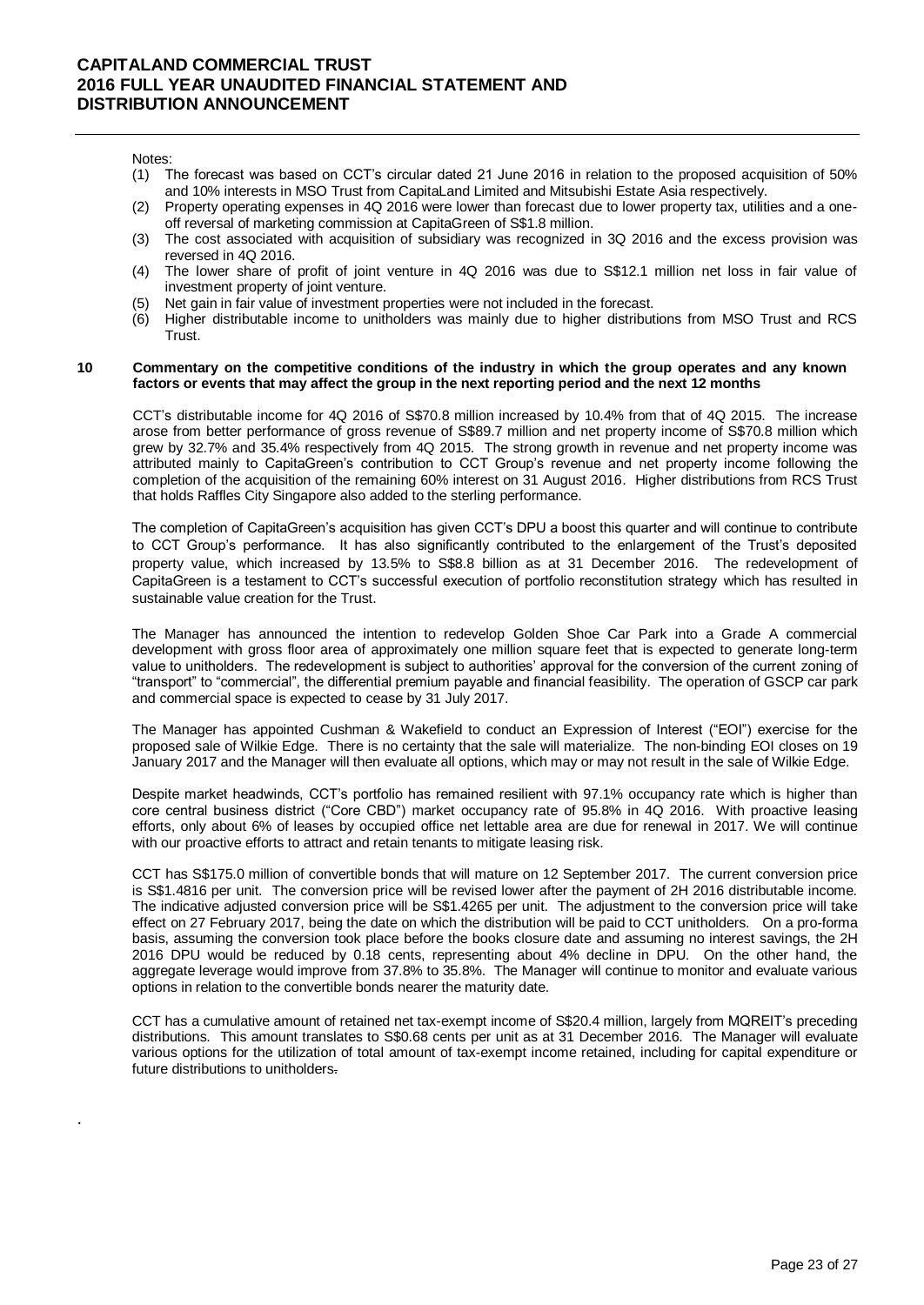### **Outlook for 2017**

Average monthly Grade A office market rent eased by 2.2% quarter-on-quarter to S\$9.10 per square foot, on the back of uncertain economic microenvironment and stiff competition among office landlords for tenants. However, Singapore's Core CBD occupancy rate remained stable at 95.8% in 4Q 2016 despite the completion of a new, sizable office development in the quarter. Pre-commitment levels at new office buildings that are under construction have also been increasing, which demonstrates on-going leasing interests. Despite the challenging near-term market conditions, Singapore will remain an attractive office location especially for multinational corporations for the long term.

Average monthly Grade A office market rent declined by about 20% since 1Q 2015. With CCT's Grade A office buildings' expiring rents being above market rental rates, it is expected to have downward pressure on CCT's Grade A office rental revenue although the continued strong contribution of CapitaGreen will mitigate the impact. The Manager will also continue its proactive leasing efforts to minimize the impact of negative rent reversions.

## **11 Distributions**

Any distributions declared for the current financial period? Yes.

| Name of distribution            | Distribution for the period from 1 July 2016 to 31 December 2016                                                                                                                                                                                                                                                                                                                                  |
|---------------------------------|---------------------------------------------------------------------------------------------------------------------------------------------------------------------------------------------------------------------------------------------------------------------------------------------------------------------------------------------------------------------------------------------------|
| Distribution type               | Taxable income                                                                                                                                                                                                                                                                                                                                                                                    |
| Estimated Distribution rate (1) | Taxable income distribution: 4.69 cents per unit                                                                                                                                                                                                                                                                                                                                                  |
| Par value of units              | Not meaningful                                                                                                                                                                                                                                                                                                                                                                                    |
| Tax rate                        | Taxable income distribution<br>Qualifying investors and individuals (other than those who hold their units through a<br>partnership) will generally receive pre-tax distributions. These distributions are<br>exempt from tax in the hands of individuals unless such distributions are derived<br>through a Singapore partnership or from the carrying on of a trade, business or<br>profession. |
|                                 | Qualifying foreign non-individual investors will receive their distributions after<br>deduction of tax at the rate of 10%.                                                                                                                                                                                                                                                                        |
|                                 | All other investors will receive their distributions after deduction of tax at the rate of<br>17%.                                                                                                                                                                                                                                                                                                |
| Books closure date:             | 26 January 2017                                                                                                                                                                                                                                                                                                                                                                                   |
| Date payable                    | 27 February 2017                                                                                                                                                                                                                                                                                                                                                                                  |
| Nloto:                          |                                                                                                                                                                                                                                                                                                                                                                                                   |

Note:

(1) The above estimated DPU for were computed on the basis that none of the outstanding CB 2017 is converted into Units. Accordingly, the actual quantum of DPU may differ if any of the outstanding CB 2017 is converted into Units on or before books closure date.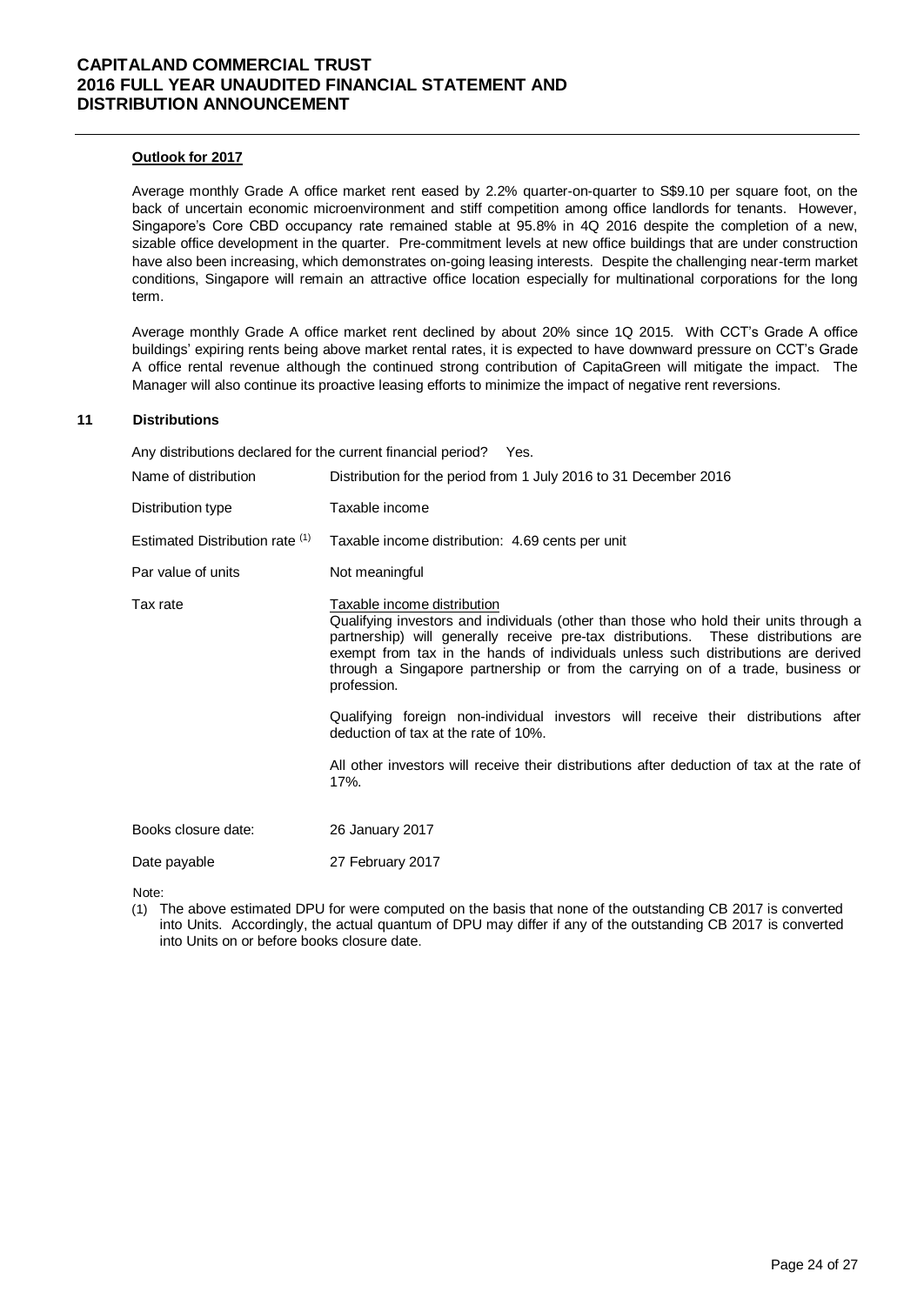#### **11(b) Corresponding period of the preceding financial period**

Any distributions declared for the corresponding period of the preceding financial period? Yes Name of distribution Distribution for the period from 1 July 2015 to 31 December 2015 Distribution type i) Taxable income ii) Tax-exempt income Distribution rate i) Taxable income distribution: 4.30 cents per unit iii) Tax-exempt income distribution: 0.01 cents per unit Par value of units Not meaningful Tax rate Taxable income distribution Qualifying investors and individuals (other than those who hold their units through a partnership) will generally receive pre-tax distributions. These distributions are exempt from tax in the hands of individuals unless such distributions are derived through a Singapore partnership or from the carrying on of a trade, business or profession. Qualifying foreign non-individual investors will receive their distributions after deduction of tax at the rate of 10%. All other investors will receive their distributions after deduction of tax at the rate of 17%. Tax-exempt income distribution Tax-exempt income distribution is exempt from tax in the hands of all unitholders. Books closure date: 28 January 2016 Date payable 26 February 2016

## **12 If no distribution has been declared/recommended, a statement to that effect**

Not applicable.

#### **13 General mandate relating to interested party transactions**

CCT has not obtained a general mandate from unitholders for Interested Person Transactions.

#### **14 Confirmation that issuer has procured undertakings from all of its Directors and Executive Officers (in the format set out in Appendix 7.7) under Rule 720(1)**

The Manager confirms that it has procured undertakings from all its Directors and executive officers in the format set out in Appendix 7.7 of the Listing Manual.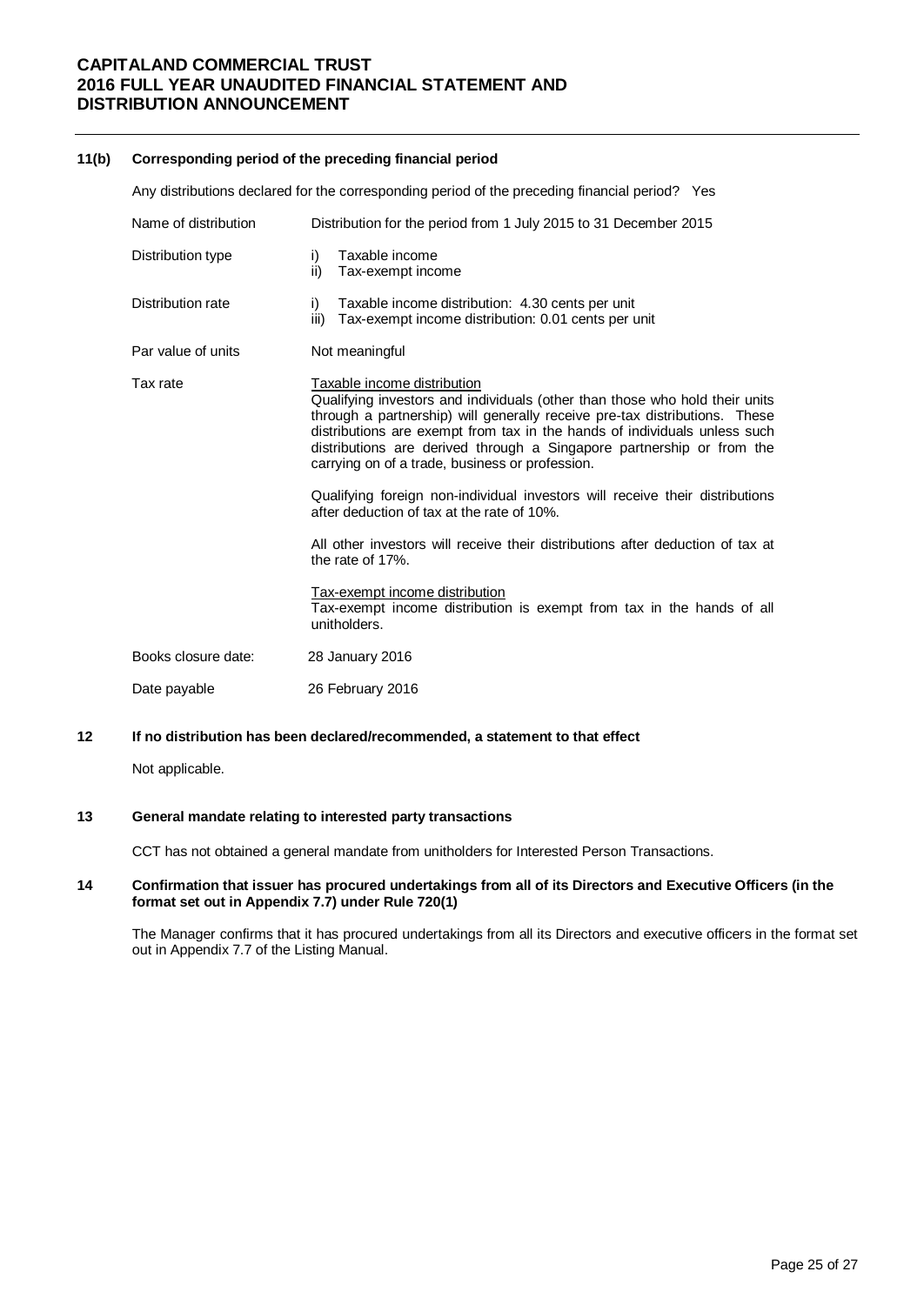## **15 Segmental Results**

|                                        |               |         |         |        | <b>Percentage of Total</b> |         |
|----------------------------------------|---------------|---------|---------|--------|----------------------------|---------|
| <b>Total Gross Revenue</b>             |               | FY 2016 | FY 2015 |        | <b>Gross Revenue</b>       |         |
| by business segments                   |               |         |         | Change | FY 2016                    | FY 2015 |
|                                        | <b>Note</b>   | S\$'000 | S\$'000 | %      | $\%$                       | %       |
| <b>Office buildings</b>                |               |         |         |        |                            |         |
| <b>Capital Tower</b>                   |               | 69,847  | 70,469  | (0.9)  | 23.4                       | 25.8    |
| Six Battery Road                       |               | 69,543  | 68,709  | 1.2    | 23.3                       | 25.2    |
| One George Street                      | 1             | 50,145  | 52,024  | (3.6)  | 16.8                       | 19.0    |
| CapitaGreen                            | $\mathcal{P}$ | 28,628  |         | NM     | 9.6                        |         |
| Other Office buildings                 |               | 42,715  | 42.586  | 0.3    | 14.3                       | 15.6    |
| <b>Total Office buildings</b>          |               | 260,878 | 233,788 | 11.6   | 87.4                       | 85.6    |
| Car park and Other Mixed-use buildings |               | 37,699  | 39,431  | (4.4)  | 12.6                       | 14.4    |
| Total gross revenue                    |               | 298,577 | 273,219 | 9.3    | 100.0                      | 100.0   |

| <b>Net Property Income</b>             |                | FY 2016 | FY 2015 |                | <b>Percentage of Total</b><br><b>Property Income</b> | <b>Net</b> |
|----------------------------------------|----------------|---------|---------|----------------|------------------------------------------------------|------------|
| by business segments                   |                |         |         | Change         | FY 2016                                              | FY 2015    |
|                                        | <b>Note</b>    | S\$'000 | S\$'000 | %              | %                                                    | %          |
| <b>Office buildings</b>                |                |         |         |                |                                                      |            |
| <b>Capital Tower</b>                   |                | 51,799  | 52,108  | (0.6)          | 22.4                                                 | 24.5       |
| Six Battery Road                       |                | 53,131  | 53,666  | (1.0)          | 23.0                                                 | 25.2       |
| One George Street                      | 1              | 38,025  | 40,636  | (6.4)          | 16.4                                                 | 19.1       |
| CapitaGreen                            | $\overline{2}$ | 23,347  |         | <b>NM</b>      | 10.1                                                 |            |
| Other Office buildings                 |                | 37,506  | 37,543  | $\blacksquare$ | 16.2                                                 | 17.7       |
| <b>Total Office buildings</b>          |                | 203,808 | 183,953 | 10.8           | 88.1                                                 | 86.5       |
| Car park and Other Mixed-use buildings |                | 27,469  | 28,799  | (4.6)          | 11.9                                                 | 13.5       |
| Total net property income              |                | 231,277 | 212,752 | 8.7            | 100.0                                                | 100.0      |

Note:

(1) One George Street's financial results were negatively affected arising from lower occupancy as a major tenant vacated their premises since March 2016 and the space was only progressively leased during the year.

(2) CapitaGreen's gross revenue and net property income were for the periods from September to December 2016.

### **16 In the review of performance, the factors leading to any material changes in contributions to turnover and earnings by the business or geographical segments.**

Refer to the review of actual performance on pages 20 - 22 (paragraph 8).

## **17 Breakdown of gross revenue and net income**

|                                             | FY 2016        | FY 2015        | Change |
|---------------------------------------------|----------------|----------------|--------|
|                                             | <b>S\$'000</b> | <b>S\$'000</b> | %      |
| Gross revenue reported for first half year  | 134,429        | 137,275        | (2.1)  |
| Net income for first half year              | 136,189        | 135,109        | 0.8    |
| Gross revenue reported for second half year | 164.148        | 135.944        | 20.7   |
| Net income for second half year             | 109.964        | 124.771        | (11.9) |